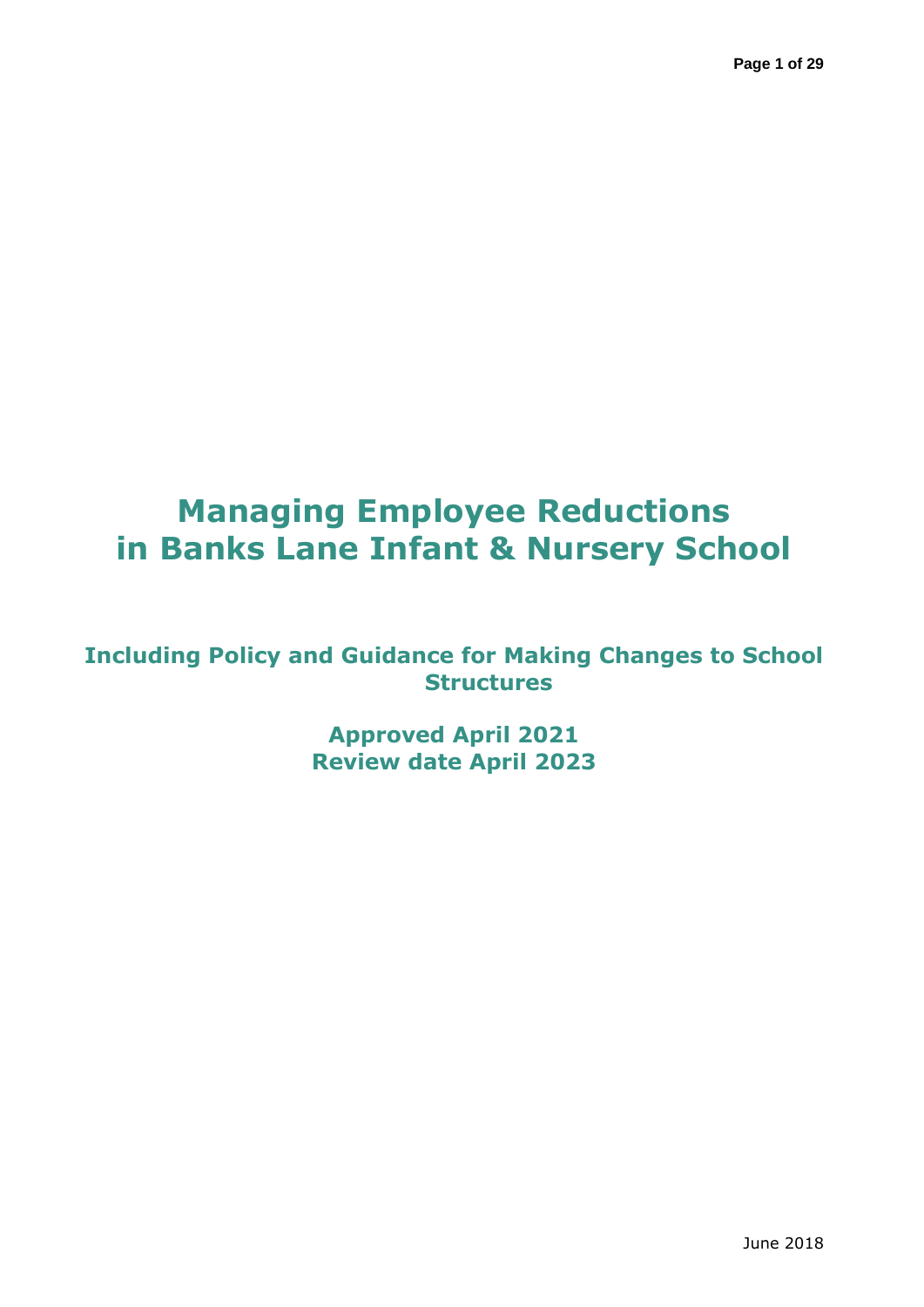|     | Glossary                                                                                                                                                   | 3  |  |  |  |  |
|-----|------------------------------------------------------------------------------------------------------------------------------------------------------------|----|--|--|--|--|
| 1.  | Scope of Policy and Definition of Redundancy                                                                                                               | 5  |  |  |  |  |
| 2.  | <b>Policy Statement</b>                                                                                                                                    |    |  |  |  |  |
| 3.  | A school considering changes to all or part of its staffing<br>structure as a result of re-organisation which may result in<br>the reduction of staff      |    |  |  |  |  |
| 3.2 | Constitution of Panel A                                                                                                                                    |    |  |  |  |  |
| 3.3 | Responsibilities of Panel A                                                                                                                                |    |  |  |  |  |
| 3.4 | Costs of process                                                                                                                                           |    |  |  |  |  |
| 3.5 | Consultation/Notification                                                                                                                                  | 8  |  |  |  |  |
| 3.6 | Procedure - Voluntary                                                                                                                                      |    |  |  |  |  |
| 3.7 | Procedure - Compulsory                                                                                                                                     | 9  |  |  |  |  |
| 4.  | A School considering changes to all or part of its staffing<br>structure as a result of re-organisation which will not<br>result in the reduction of staff |    |  |  |  |  |
| 5.  | A School considering changes to its structure to address a<br>budget deficit                                                                               |    |  |  |  |  |
| 5.1 | Actions to take prior to the Managing Employee<br>Reductions process                                                                                       |    |  |  |  |  |
| 5.2 | Constitution of Panel A                                                                                                                                    |    |  |  |  |  |
| 5.3 | Responsibilities of Panel A                                                                                                                                |    |  |  |  |  |
| 5.4 | <b>Costs of Process</b>                                                                                                                                    |    |  |  |  |  |
| 5.5 | <b>Consultation &amp; Notification</b>                                                                                                                     | 14 |  |  |  |  |
| 5.6 | Procedure - Voluntary                                                                                                                                      | 14 |  |  |  |  |
| 5.7 | Procedure - Compulsory                                                                                                                                     | 15 |  |  |  |  |
|     |                                                                                                                                                            |    |  |  |  |  |

### **Appendices**

(This document will be updated as and when required)

- **A.** Advice Note on Consultation & Notification for Schools
- **B.** Draft Letter to Unions
- **C.** Business Case Template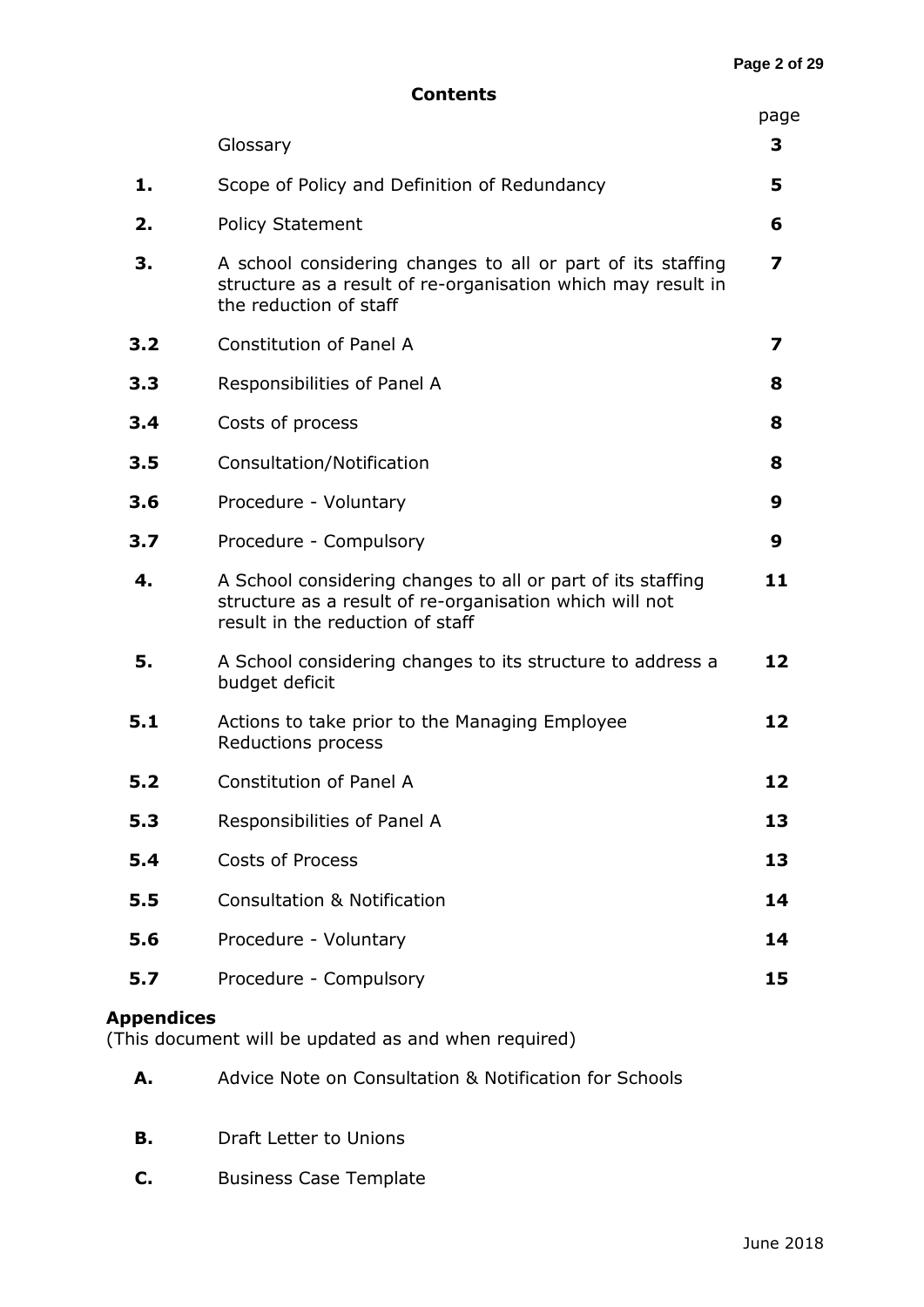#### **Glossary of Terms**

- **Compensatory buy-out;** Where an employee reduces the number of hours per week they work at the request of the employer, they may be compensated with a one off payment. Stockport Council's usual buyout rate is 50% of the annual reduction in salary.
- **Compulsory redundancy;** Where there are insufficient volunteers or there is no entitlement to be offered the opportunity to volunteer, employees may unfortunately be dismissed on the grounds of redundancy on a compulsory basis after being informed that they are at risk of redundancy.
- **Continuous Service;** An employee accrues continuous service when they are employed continually by the same employer with no breaks greater than 1 week (from Sunday to Saturday).
- **Enhanced Severance;** If discretion is exercised to pay enhanced severance an employee would receive a percentage increase of the statutory redundancy pay (see above); this would usually be the amount currently offered by Stockport Council.
- **Fixed term/Temporary contract;** An employment contract that has an end date or an event that will happen which will bring the contract to an end.
- **Local Government Continuous Service;** An employee accrues continuous service when employed continually by a Local Authority or other organisation on the Redundancy Modification Order, with no breaks greater than 4 weeks for redundancy pay purposes and for some occupational benefits. Please take HR advice on shorter breaks or on breaks between Stockport Service of up to 6 weeks.
- **Panel A;** A panel, usually of 3 Governors, drawn from the Governing Board, to make decisions on their behalf on the Managing Employee Reductions process.
- **Panel B;** A panel, usually of 3 Governors, drawn from the Governing Board, to hear an appeal from an employee/s and decide whether or not to uphold the appeal.
- **Pension Capital costs;** When a Pension is released early, additional costs are incurred by the Authority.
- **Projected Deficit Budget;** A budget deficit arises where forecast expenditure exceeds the school's income received through the budget share, grants and other income such as donations.
- **Reasonable alternative post;** Where an employee is at risk of being made redundant they may be offered an alternative post. The post is considered to be a reasonable alternative where it has similar grade, responsibilities, hours and location. The employee may be offered this post as an alternative to redundancy.
- **Redundancy Selection Criteria;** Where there is an excess of volunteers in a voluntary redundancy process or a lack of volunteers, redundancy selection criteria will normally be applied. The criteria should be weighted towards retaining those best placed to fulfil the future needs of the school.
- **Restructure;** A restructure occurs where changes are made to one or more posts within the structure of the school ( ie a post is removed, added or significant changes are made to the role).
- **Statutory redundancy pay;** The calculation for statutory redundancy pay is based on an employee's Local Government Continuous Service (see above), the employee's age and weekly pay, (the Government sets a maximum limit on weekly pay however this is not applied by the Authority, weekly pay is based on actual weekly pay). The employee is entitled to 0.5 week's pay for each full year of service where the employee is under 22, 1 week's pay for each full year of service where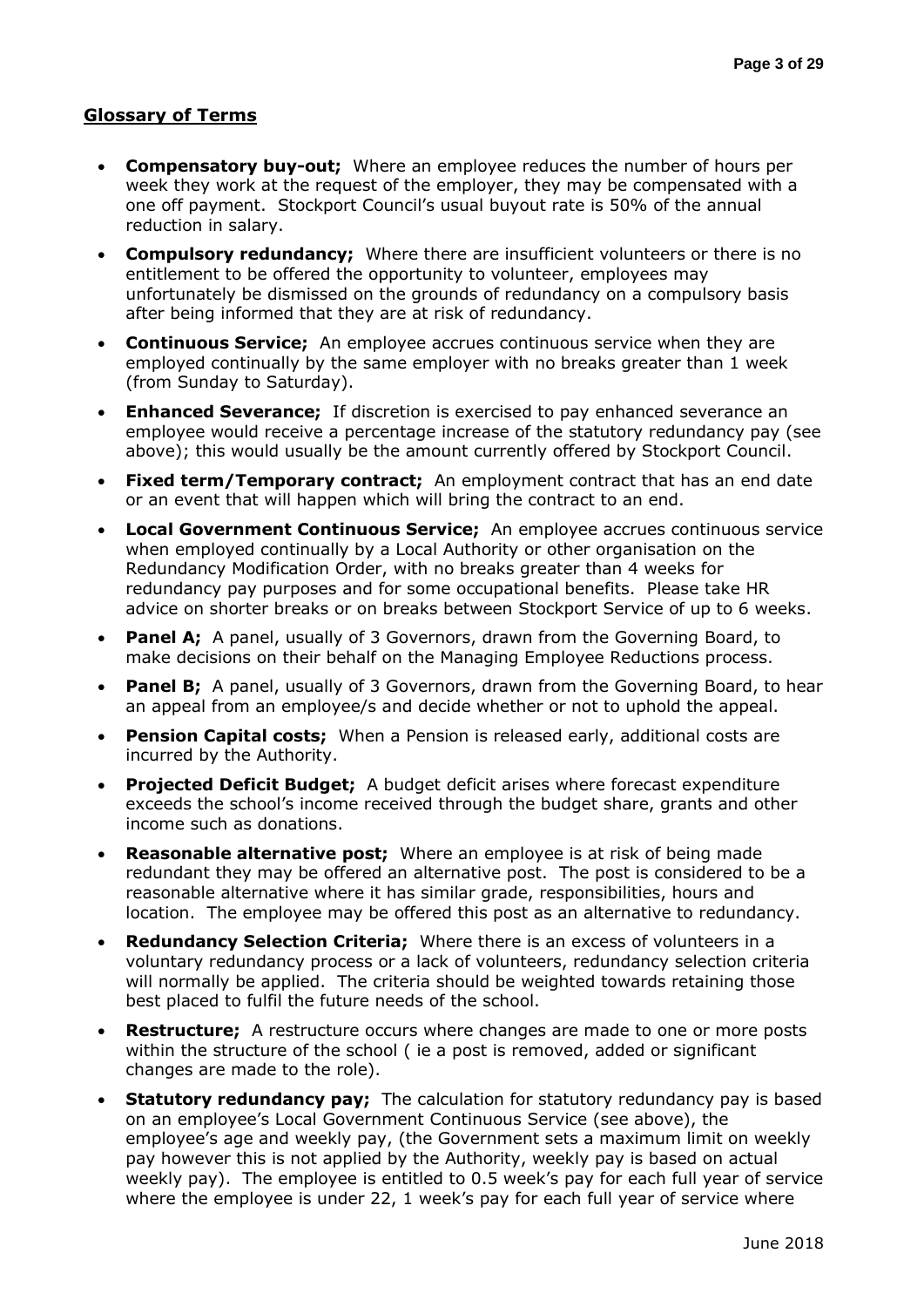the employee is between 22 and 41, or 1.5 week's pay for each full year of service where the employee's age is 41 or above, up to a maximum of 20 years service.

 **Voluntary redundancy;** Employees in the area affected are given the opportunity to volunteer to be made redundant; this can be on an individual basis or as part of a pool of employees.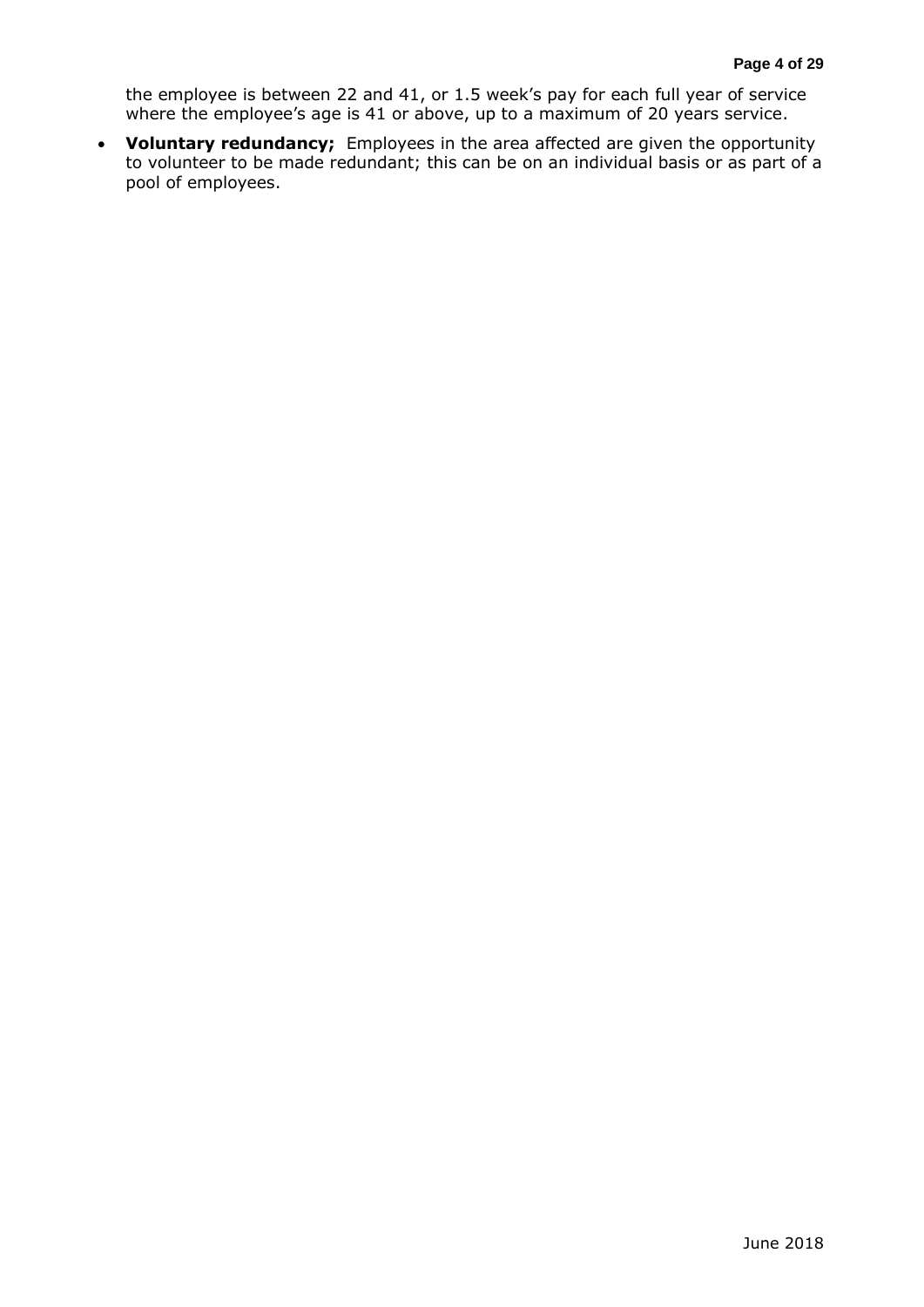#### **1. Scope of Policy**

- 1.1 This policy will cover school led decisions in the following circumstances:
	- a. A school considering changes to all or part of its staffing structure as a result of re-organisation which may result in the reduction of staff (see section 3 of the policy)
	- b. A school considering changes to all or part of its staffing structure as a result of re-organisation which will not result in the reduction of staff (see section 4 of the policy)
	- c. A school considering changes to its structure to address a budget deficit (see section 5 of the policy)
- 1.2 This policy does not relate to amalgamating or closing schools. A separate policy should be referred to for closing school processes, unless agreed via a consultation process.
- 1.3 This policy only applies to Schools with a Governing Board

and a delegated budget, otherwise the Council's procedures will apply.

- 1.4 This policy and procedures will apply to all permanent staff, (teaching and support) at risk of redundancy regardless of length of service. It should be noted however that redundancy payments will only apply to those employees who have 2 years or more local government continuous service at the date of termination, including service accrued via temporary or fixed term contracts in line with the provisions of the [Redundancy Payments \(Continuity of Employment in Local](http://www.legislation.gov.uk/uksi/2010/903/contents/made)  [Government etc.\) \(Modification\) Order \(RMO\)](http://www.legislation.gov.uk/uksi/2010/903/contents/made).
- 1.5 Any fixed term or temporary contracts will be identified and will usually be ended before any voluntary or compulsory redundancies take place. There are contractual and legal requirements to adhere to when terminating a fixed term/temporary contract. Guidance is available from Human Resources (HR).

#### **1.6 Definition of redundancy**

The legal definition of redundancy is:

- the employer has ceased, or intends to cease to carry on the business for the purposes of which the employee was so employed or
- the employer has ceased, or intends to cease, to carry on the business in the place where the employee was so employed or
- the requirements of the business for employees to carry out work of a particular kind has ceased or diminished or are expected to cease or diminish or
- the requirements of the business for the employees to carry out work of a particular kind, in the place where they were so employed, has ceased or diminished or are expected to cease or diminish.
- 1.7 This procedure is predicated on the school's Service Level Agreement with HR including Managing Employee Reductions exercises. If not included in the SLA the HR advice would be limited or would be agreed as a discrete piece of work with payment in line with the rates set out in the SLA.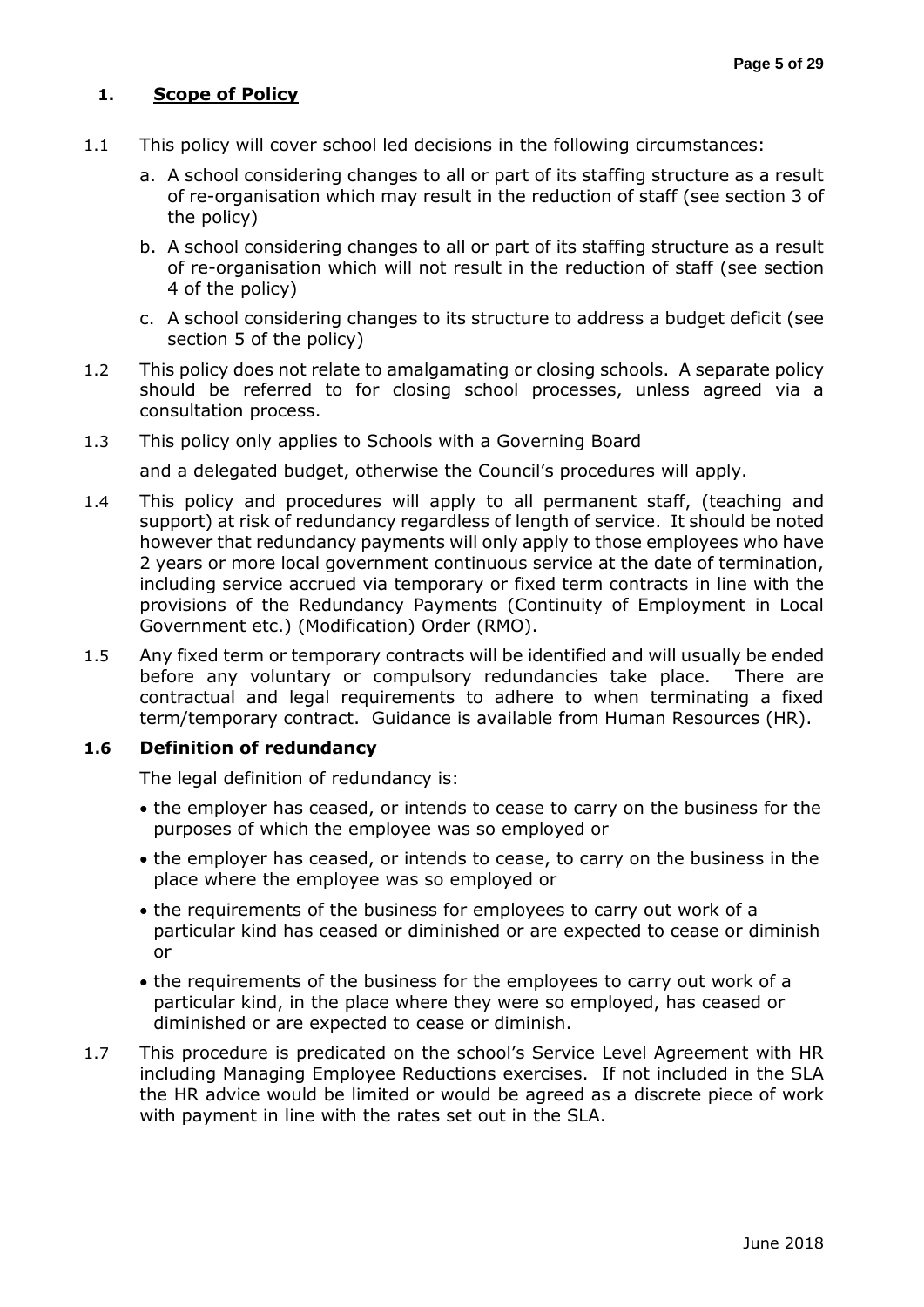#### **2. Policy Statement**

- 2.1 The Local Authority (LA) and [Name] School is committed to retaining jobs and avoiding redundancies of permanent employees, particularly compulsory redundancies*.* However the LA and [Name] School also recognises that there are times when reducing the number of employees in a school is unavoidable or necessary to facilitate school sustainability.
- 2.2 Early identification of this need is essential and can be achieved through forward planning. Projections of future pupil numbers, curriculum needs and financial resources will assist the Governing Board in this task. Likewise, projections of staff losses through retirement, promotion and resignations will give some indication of the potential discrepancy between present and future resources. (See also section 5.1)
- 2.3 Sometimes the resulting staffing implications are easily resolved and it may not always be necessary to apply the full procedures outlined here, although the principles of communication and consultation will apply.
- 2.4 In adopting this policy a school is committing to:
	- consulting with the recognised trade unions, as soon as practicable, in situations where redundancies may arise
	- consulting with the recognised trade unions on proposed changes to staffing structures
	- being transparent about the process
	- being fair and equitable in any decision making
	- supporting the principle of assisting employees facing redundancy to find alternative work at other Stockport schools or within Stockport Council.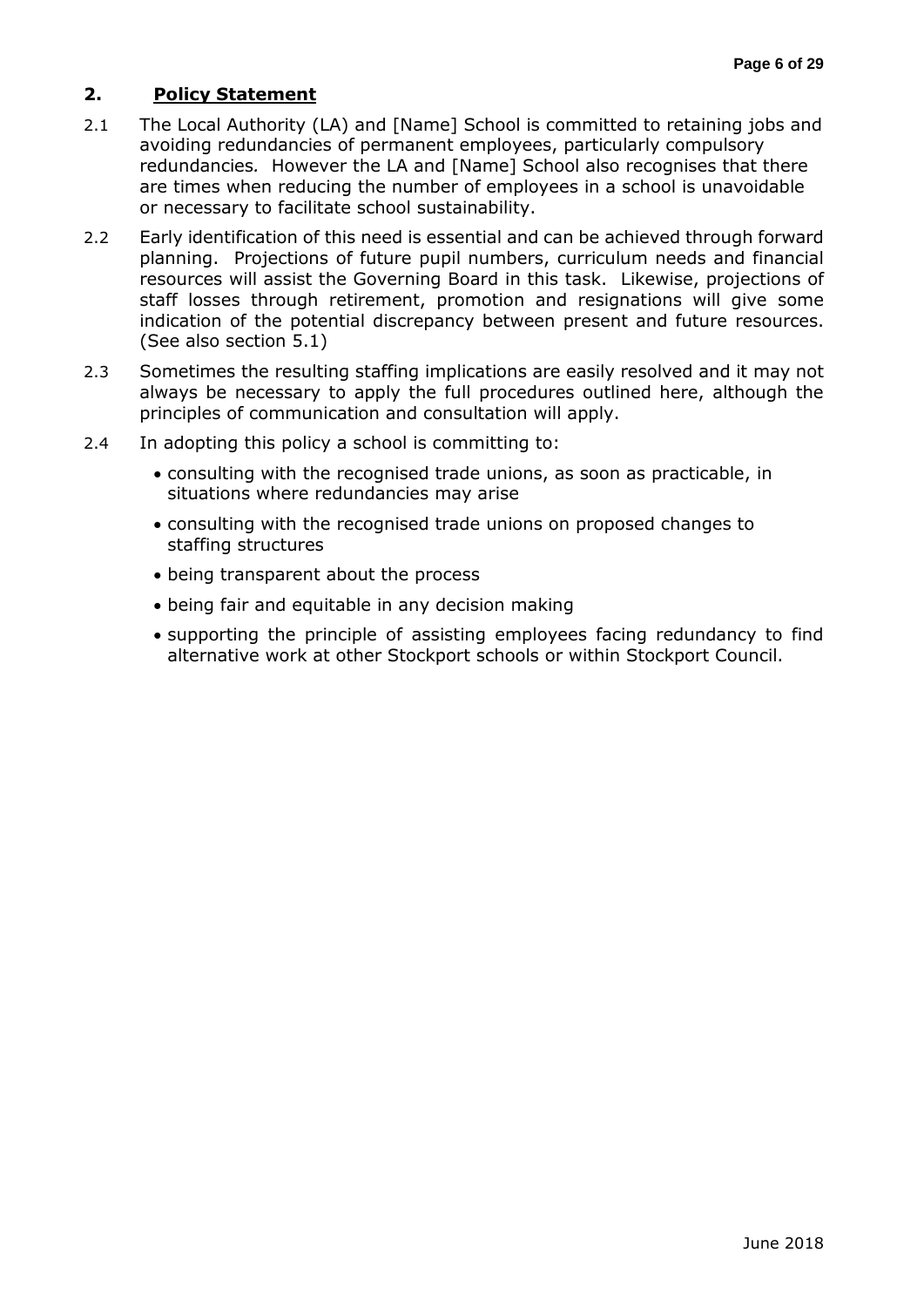#### **3. A school considering changes to all or part of its staffing structure as a result of re-organisation which may result in the reduction of staff**

3.1 The overall aim of a school is to provide an effective education for all its learners and to facilitate achieving the outcomes in its School Development Plan in the most efficient and effective way possible. This will remain paramount when reorganisation, or other circumstances, necessitates the reduction in the number of people employed at the school. The Governing Board will however aim to avoid the redundancy of any individual, whether voluntary or compulsory where possible.

#### **3.2 Constitution of Panel A**

- 3.2.1 During the discussions about staffing issues that take place as part of this process, Staff Governors should be asked to leave the full Governing Board Meeting.
- 3.2.2 The Headteacher will outline to the Governing Board (excluding staff governors, see 3.2.1.) why they are recommending a re-structure, the benefits to the school, how it fits with the vision of the future of the school and the School Development Plan. The Governing Board should discuss in general terms, the proposed re-structure and agree in principle with the recommendation (there should be no discussion of specific posts under consideration at this stage as this may identify individuals). The final decisions are subject to consultation and the Governing Board delegates responsibility to Panel A to make the decisions on their behalf.
- 3.2.3 As the School will be responsible for the resulting costs discretion lies with the Governing Board to offer enhanced severance during the voluntary redundancy stage (see SMBC's current Redundancy Pay and Practice Policy). The Governing Board may choose to make a recommendation to Panel A or delegate the decision to Panel A.
- 3.2.4 If the outline of the recommended proposed restructure is approved by the Governing Board, Panel A is constituted. Panel A is selected from the Governing Board; 3 Governors are required and a Chair of Panel A should be appointed from the 3 Governors.
- 3.2.5 A Staffing Sub-committee may already exist and the 3 Governors can be selected from the staffing sub-committee, however there are restrictions on which Governors can be a member of Panel A (see 3.2.6 below).
- 3.2.6 Staff or Associate Governors should not be part of the Panel A or B. In addition to this Governors should not be a member of either of the panels if they have a conflict of interest in any of the potentially affected posts.
- 3.2.7 Panel B (who deal with the appeal part of the process) could also be selected at this point. Panel B should consist of a further 3 Governors who have not been involved in the earlier stages of the process.
- 3.2.8 If after the Governing Board has excluded Staff, Associate and Governors with a conflict of interest, there aren't enough Governors for both panels they should ensure there are the maximum number of Governors on both Panels that they can achieve with available Governors.
- 3.2.9 When the process begins no further information is shared with the Governing Board to ensure that the Governors selected for Panel B are not prejudiced.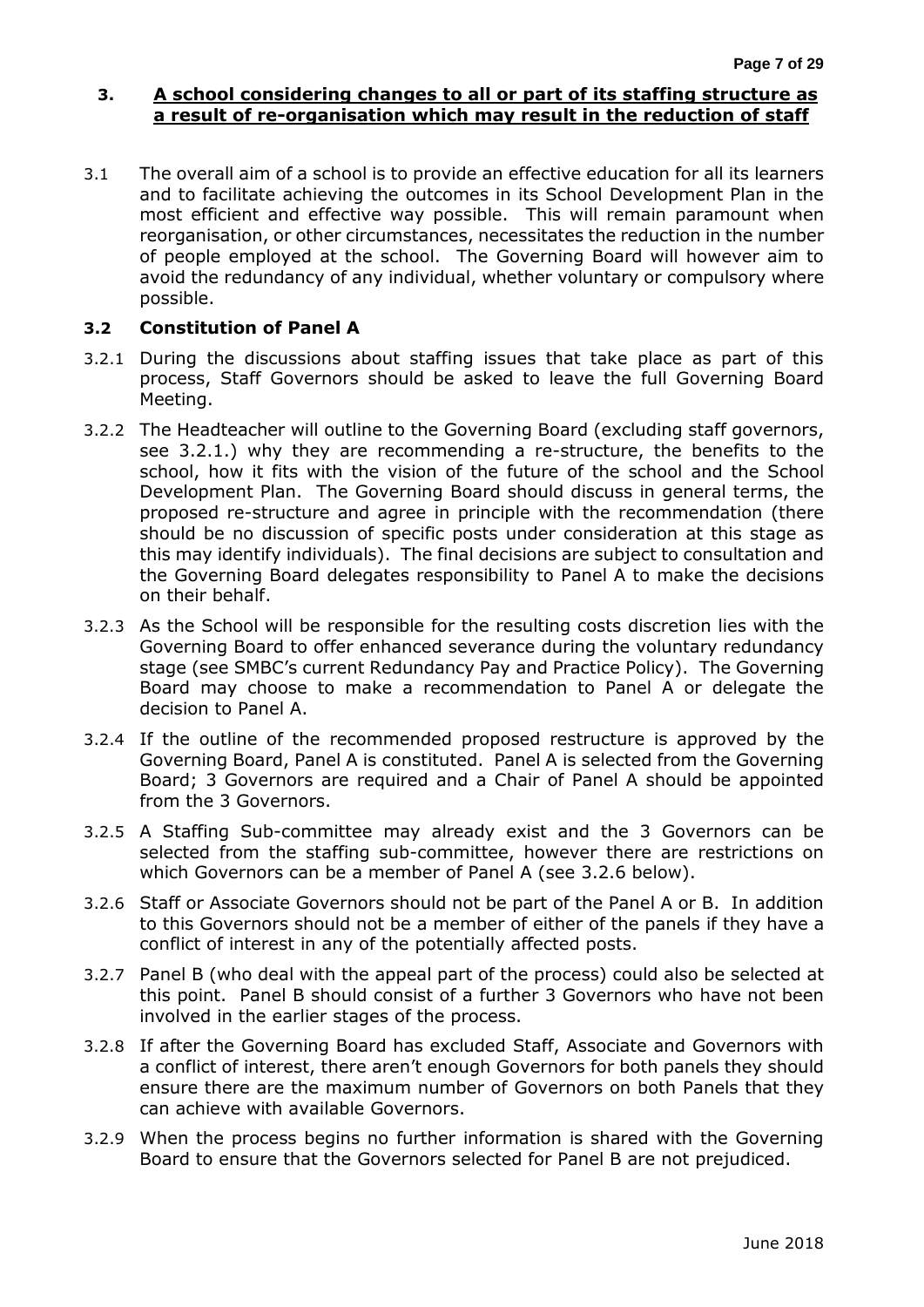- 3.2.10 Although not part of the constitution of Panel A other people can be requested to attend to give advice to Panel A, this would usually include the Headteacher, a HR Officer and a Local Authority Schools Finance Officer and could include the Schools Business Manager and other LA officers that the Headteacher may recommend/Panel A request.
- 3.2.11 Similarly the appropriate recognised trade unions will be invited to meet with the Panel A during any consultation.
- 3.2.12At the end of the process it is good practise to report back to the Governing Board on the changes made.

#### **3.3 Responsibilities of Panel A**

- 3.3.1 The primary purpose of Panel A is to carry out appropriate, timely and meaningful consultation (see Appendix A), ensure the policy is adhered to, that the proposals are financially viable (see section 3.4 below) and make decisions in the best interests of the school throughout the process.
- 3.3.2 At the first meeting of the Panel A, the Headteacher will outline the current position and the proposal in detail, which could include redundancies, reductions in hours (which may be with a compensatory buy-out) and the financial impact of the proposals.
- 3.3.3 Panel A must determine whether or not they want to delegate to the Headteacher the application of the redundancy selection criteria and the meeting to issue redundancy notice to individual employees.
- 3.3.4 Where the re-structure affects clearly identified posts rather than a pool, Panel A should decide whether or not to move directly to compulsory redundancy (with the potential opportunity for voluntary redundancy see section 3.7.1).
- 3.3.5 Any new posts that are required in the future staffing structure or job descriptions that require revising should be identified. These posts should always be evaluated through the Council's job evaluation scheme. Advice should be sought from Human Resources in relation to any potential internal recruitment/slotting in that may be needed and salary protection that may apply where jobs are evaluated at a lower grade or the employee is slotted into a reasonable alternative post at a lower grade.

#### **3.4 Costs of Process**

- 3.4.1 Where the school has opted to re-structure, the school is responsible for the redundancy costs and compensatory buy-out costs incurred via the process and may be responsible for pension capital costs.
- 3.4.2 Costs relating to redundancy, whether enhanced or not (see 3.2.3) are initially based on statutory redundancy pay (based on actual weekly pay).
- 3.4.3 In either a voluntary or compulsory redundancy process eligible employees will also receive early release of earned (basic) pension benefits in accordance with the Local Government Pension Scheme regulations or Teachers' Pension Scheme regulations, as appropriate.
- 3.4.4 Long Service Retirement Awards may be payable to employees in Local Authority Maintained Schools.
- 3.4.5 When considering the options of how to proceed it is advised that the school take advice from their Authority appointed Schools Finance Officer on the affordability of their proposals.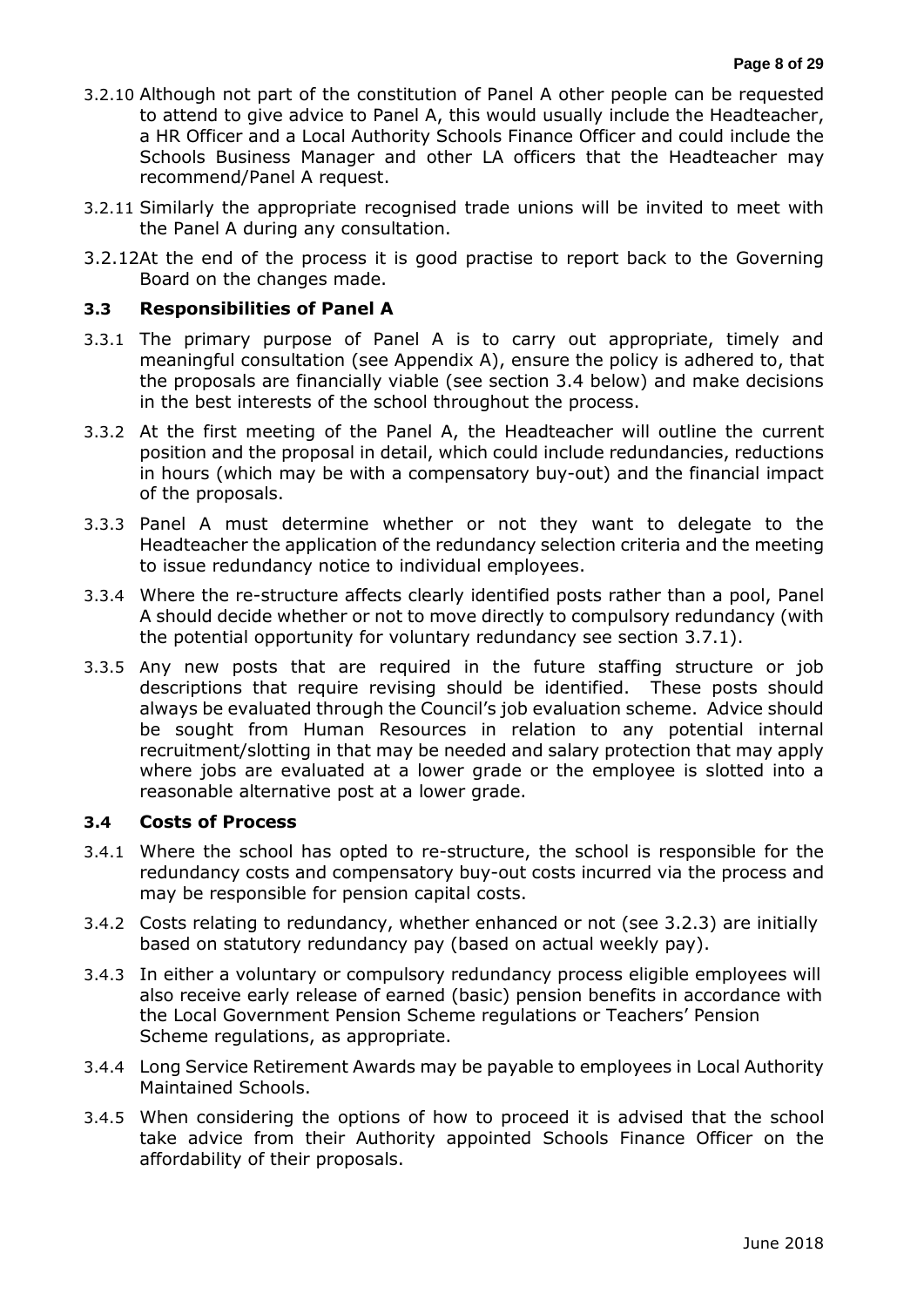#### **3.5 Consultation/Notification**

When Panel A have considered the options and decided on the proposals they wish to consult on, they should undertake the appropriate type of consultation for their circumstances. Advice and required actions are contained in Appendix A – Advice note on Consultation and Notification for Schools.

#### **3.6 Procedure – Voluntary**

When the appropriate notifications and consultation has been undertaken (see 3.5) then the following process can take place:

- 3.6.1 After writing to/meeting with employees to inform them about the situation, employees have the opportunity to request figures for voluntary redundancy or compensatory buy-out for reduction in hours as determined by Panel A (see section 3.3.2). Eligible employees will also receive an estimate for early release of earned (basic) pension benefits in accordance with the Local Government Pension Scheme regulations or Teachers Pension Scheme regulations, as appropriate.
- 3.6.2 Employees should be notified that if they volunteer for redundancy and receive an enhanced redundancy package (see section 3.2.3) there are restrictions on the employee's ability to be re-employed by the school or by Stockport Council (refer to current SMBC Redundancy Pay and Practice Policy). Employees leaving on voluntary redundancy grounds will usually also be required to sign a compromise agreement in order to receive an enhanced redundancy payment. Where an employee is currently multi-post and volunteers for redundancy with an enhanced severance package, they can remain in their other existing post/s, but restrictions will apply to them increasing their commitments in those posts or starting additional posts.
- 3.6.3 A request for an estimate does not commit either the individual or the school to agreeing to this course of action.
- 3.6.4 Volunteers for redundancy do not render themselves more liable than other employees for selection under the compulsory procedures.
- 3.6.5 On receipt of an estimate employees are given a deadline by which to make a firm application to be considered for voluntary redundancy.
- 3.6.6 Information relating to individual requests is only shared with panel A of the Governing Board after an employee has confirmed their firm interest.
- 3.6.7 Panel A considers the employees who have requested consideration for Voluntary Redundancy and determines who to release. Where there are too many applicants the selection criteria agreed during consultation (see 6.3 in Appendix A) with the appropriate unions should be applied (i.e. based on curriculum/timetabling need or the redundancy selection criteria).
- 3.6.8 Confirmation that an employee's request for voluntary redundancy has been agreed will take place at a notice of redundancy meeting. Employees will be invited to this meeting in writing and have the right to be accompanied by a Trade Union representative or work colleague. The notice will be issued in line with the employee's contractual notice requirements.
- 3.6.9 In accordance with employment legislation, the employee has the right to appeal against redundancy notice (even where issued as a result of applying for Voluntary Redundancy). This should be submitted in writing to the Chair of Panel B within 10 working days, setting out the grounds for appeal.

#### **3.7 Procedure – Compulsory**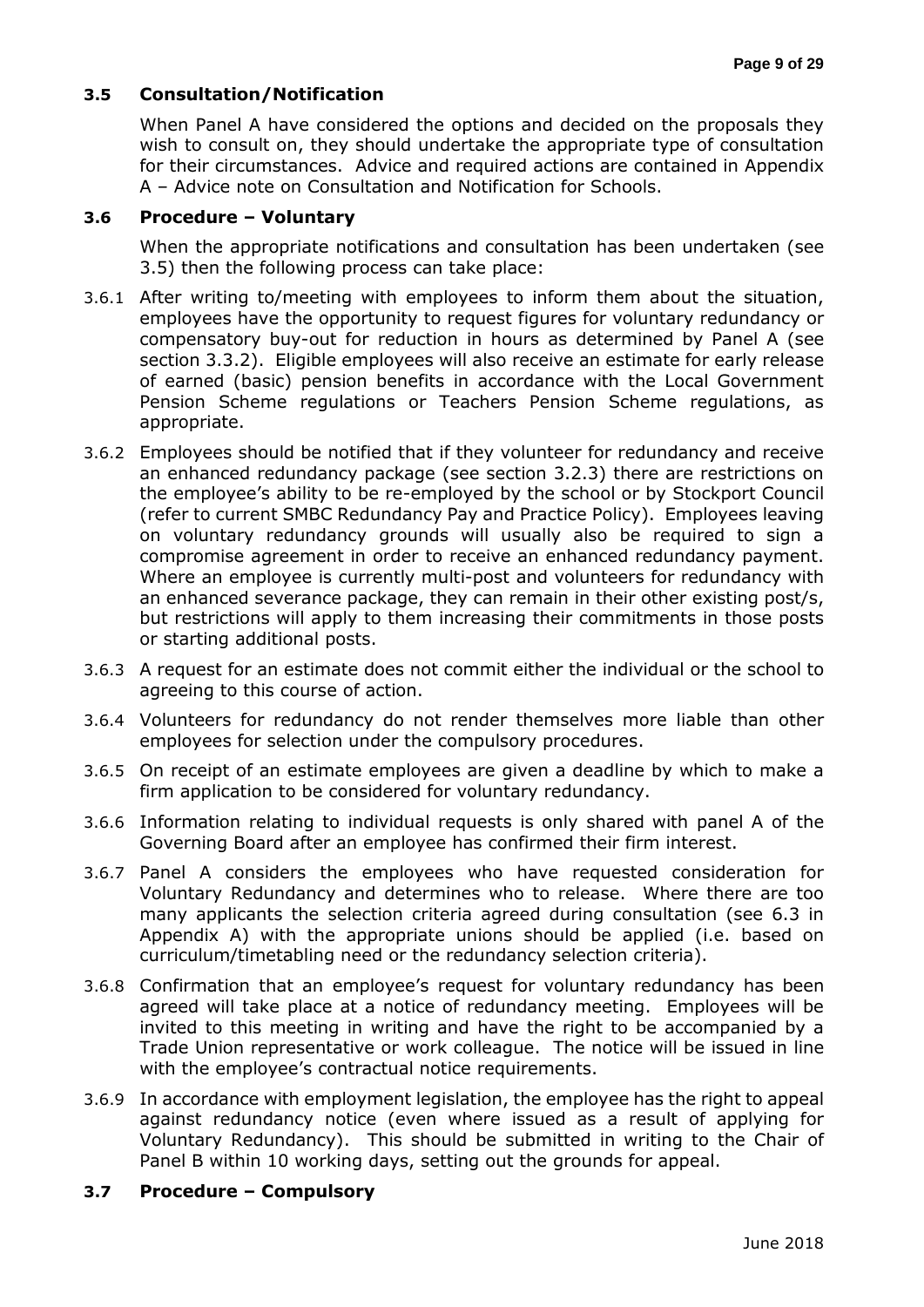- 3.7.1 Prior to a compulsory redundancy process employees in the area affected should already have been given the opportunity to volunteer for redundancy, on an individual basis (where there is an enhanced offer) or as part of a pool of employees, as appropriate (see section 3.6 above).
- 3.7.2 If the necessary reductions cannot be effected via the voluntary process then Panel A should proceed to compulsory redundancy procedures.
- 3.7.3 Where there are more employees than redundancies required (the 'pool') the selection criteria should be applied (see section 6.4 of Appendix A).
- 3.7.4 All employees in the 'pool' should be assessed against the criteria and this information should be shared with the employee during the individual consultation meeting (see section 5.5 in Appendix A). Panel A should have decided who will carry out the assessment against the criteria and the individual consultation meeting previously (see 3.3.3).
- 3.7.5 When all the individual consultation meetings have taken place the redundancy list can be finalised. The employees are informed they have been selected for redundancy during a redundancy notice meeting. It is good practice to also meet with the employees from the pool who have not been selected, however this may not always be possible.
- 3.7.6 At the notice of redundancy meeting, employees have the right to be accompanied by a Trade Union representative or work colleague, where notice is issued in line with the employee's notice requirements.
- 3.7.7 Employees selected for redundancy should receive confirmation in writing notifying them of their right of appeal. An appeal should be submitted in writing to the Chair of Panel B, within 10 working days of receipt of the letter, setting out the grounds for appeal.
- 3.7.8 The right of appeal against selection is considered by Panel B. The affected employee should explain their grounds for appeal in their initial written submission to Panel B.
- 3.7.9 Panel B will consider the appeal at a meeting convened for this purpose. The employee has the right to be accompanied at the meeting. The outcome of the appeal will be confirmed in writing.
- 3.7.10 The Governing Board and Local Authority will continue to explore measures to avoid compulsory redundancy during the notice period, including any redeployment opportunities. Employees will also be given reasonable time off to attend interviews etc.
- 3.7.11 Employees leaving on the grounds of compulsory redundancy, and who have received redundancy pay, will be able to return to work for the Authority, following a minimum of a 6 week break in service or sooner if redundancy pay is returned.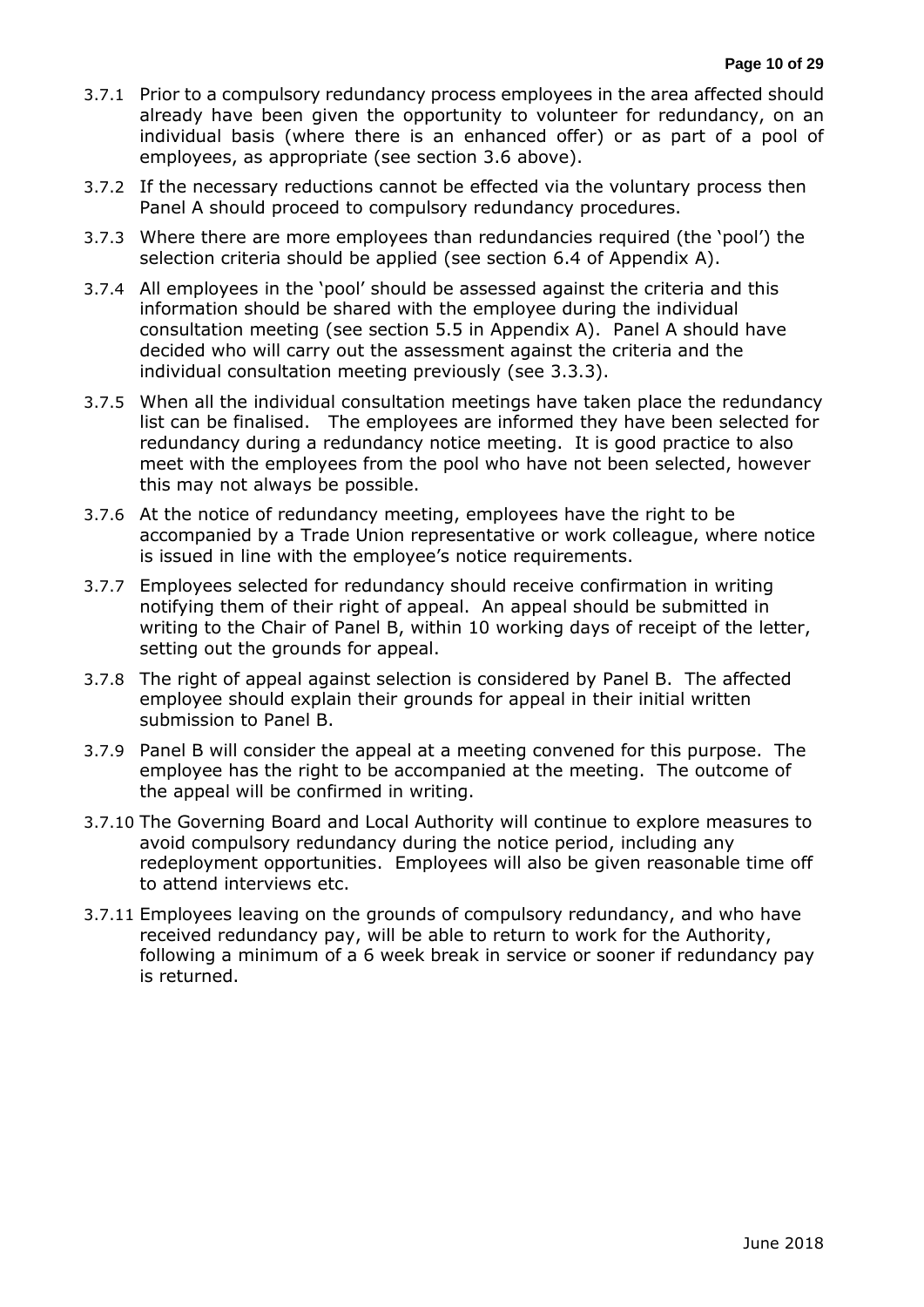#### **4. A school considering changes to all or part of its staffing structure as a result of re-organisation which will not result in the reduction of staff**

- 4.1 Where a school is proposing changes to its structure but these changes do not result in the need for reductions in staff then the Governing Board should undertake an appropriate consultation process. Advice on carrying out a consultation process is contained within Appendix A, the nature and scope of the consultation will depend on the scale of the changes.
- 4.2 The Headteacher should identify any new posts that are required in the future staffing structure or job descriptions that require revising. These posts should always be evaluated through the Council's job evaluation scheme. Advice should be sought from Human Resources in relation to any potential internal recruitment/slotting in that may be needed and salary protection that may apply where jobs are evaluated at a lower grade or the employee is slotted into a reasonable alternative post at a lower grade.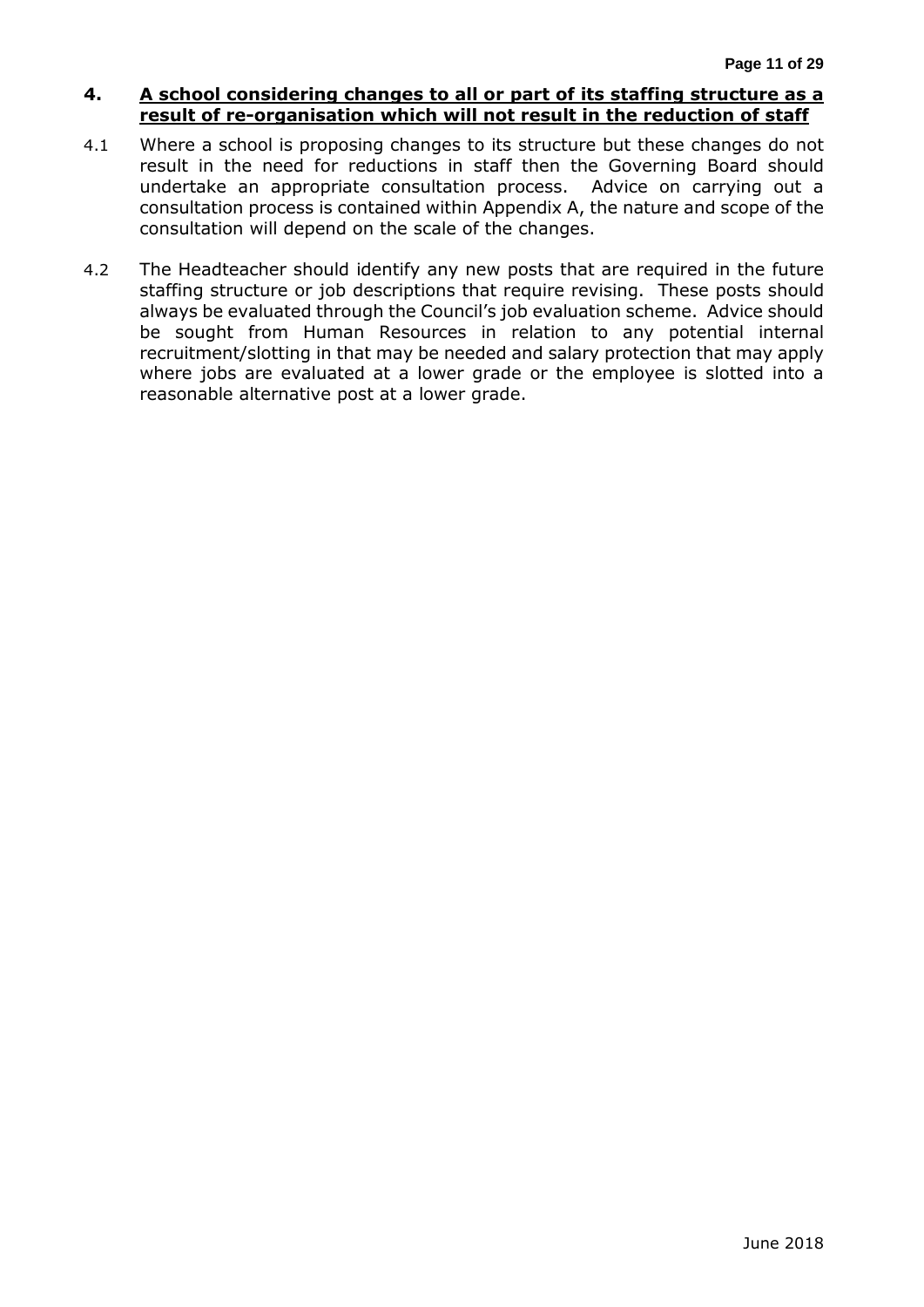#### **5. A school considering changes to its structure to address a budget deficit**

#### **5.1 Actions to take prior to the Managing Employee Reductions process**

- 5.1.1 If the School has budget difficulties then the Headteacher should contact their Authority appointed School Finance Officer for advice as soon as possible.
- 5.1.2 In the case of a budget deficit or projected budget deficit the Finance Officer will advise the School where they may be able to make savings and to consider the recommended actions below. (It may be necessary to take HR advice at this stage).
	- restricted recruitment (filling vacancies from amongst existing staff, providing training where necessary)
	- recruitment freeze in appropriate areas
	- review the appointments of staff on fixed term contracts (separate advice note available)
- 5.1.3 After considering the advice of the Local Authority School Finance Officer, if it is considered necessary to reduce staff, the Headteacher will instigate the Managing Employee Reductions process and notify the Chair of Governors and Human Resources.

#### **5.2 Constitution of Panel A**

- 5.2.1 During the discussions about staffing issues that take place as part of this process, Staff Governors should be asked to leave the full Governing Board Meeting.
- 5.2.2 The Headteacher will outline to the Governing Board (excluding staff governors, see 5.2.1. above) the full budget situation, how the (projected) deficit has arisen etc. to allow broad discussion and constitution of Panel A. (There should be no discussion of specific posts under consideration at this stage as this may identify individuals). The final decisions are subject to consultation and the Governing Board delegates responsibility to Panel A to make the decisions on their behalf.
- 5.2.3 Where the school has responsibility for some or all of the resulting costs (see 5.4.1) discretion lies with the Governing Board to offer enhanced severance during a voluntary redundancy situation. The Governing Board may choose to make a recommendation to Panel A or delegate the decision to Panel A.
- 5.2.4 If the Governing Board agree that action must be taken then Panel A is constituted. Panel A is selected from the Governing Board, 3 Governors are required and a Chair of Panel A should be appointed from the 3 Governors.
- 5.2.5 A Staffing Sub-committee may already exist and the 3 Governors can be selected from the staffing sub-committee, however there are restrictions on which Governors can be a member of Panel A (see 5.2.6 below).
- 5.2.6 Staff or Associate Governors should not be part of the Panel A or B. In addition to this Governors should not be a member of either of the panels if they have a conflict of interest in any of the potentially affected posts.
- 5.2.7 Panel B (who deal with the appeal part of the process) could also be selected at this point. Panel B should consist of a further 3 Governors who have not been involved in the earlier stages of the process.
- 5.2.8 If, after the Governing Board has excluded Staff, Associate and Governors with a conflict of interest, there aren't enough Governors for both panels they should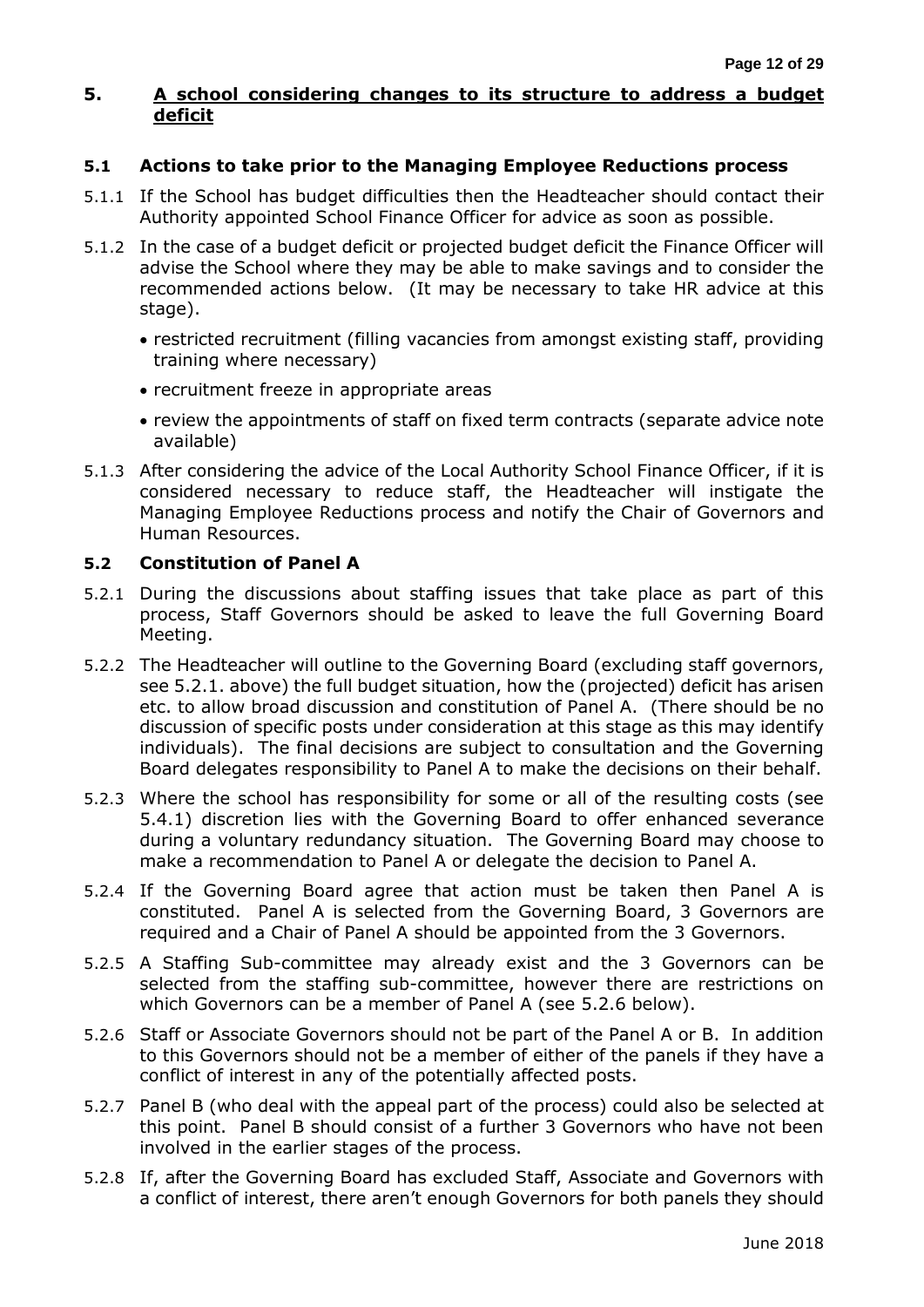ensure there are the maximum number of Governors on both Panels that they can achieve with available Governors.

- 5.2.8 When the process begins no further information is shared with the Governing Board to ensure that the Governors selected for Panel B are not prejudiced.
- 5.2.10 Although not part of the constitution of Panel A other people can be requested to attend to give advice to Panel A, this would usually include the Headteacher, a HR Officer and a Local Authority Schools Finance Officer and could include the Schools Business Manager and other LA officers that the Headteacher may recommend/Panel A request.
- 5.2.11 The appropriate recognised trade unions will be invited to meet with Panel A at the commencement of any consultation.

#### **5.3 Responsibilities of Panel A**

- 5.3.1 The primary purpose of Panel A is to carry out appropriate, timely and meaningful consultation (detailed in Appendix A), ensure the policy is adhered to and that the proposals are financially viable (see section 5.4 below) make the decisions in the best interests of the school throughout the process.
- 5.3.2 At the first meeting of Panel A the Headteacher will outline the full business case and proposals in detail, which could include redundancies, reductions in hours with compensatory buy-out and the financial impact of the proposals (see also section 5.4.1 below).
- 5.3.3 Panel A can request further information prior to making decisions if they feel that is necessary.
- 5.3.4 Panel A should consider where within the staffing structure reductions of staff should take place, (teachers/support, specific KS/subject areas etc). They should also consider the future staffing needs of the school.
- 5.3.5 Panel A must determine whether they want to delegate to the Headteacher the application of redundancy selection criteria and the meeting to issue redundancy notice to individual employees.
- 5.3.6 Where the re-structure affects clearly identified posts rather than a pool, Panel A should decide whether or not to move directly to compulsory redundancy (with the potential of volunteering see section 5.7.1).
- 5.3.7 Any new posts that are required in the future staffing structure or job descriptions that require revising should be identified. These posts should always be evaluated through the Council's job evaluation scheme. Advice should be sought from Human Resources in relation to any potential internal recruitment/slotting in that may be needed and salary protection that may apply where jobs are evaluated at a lower grade or the employee is slotted into a reasonable alternative post at a lower grade.

#### **5.4 Costs of Process**

- 5.4.1 It is expected that schools will normally fund the costs of the process and build appropriate provision into their budget recovery plan. HR and/or the Schools Finance Officer will advise on the current process and funding options.
- 5.4.2 Where School Governing Boards have exercised their discretion to offer enhanced severance (see current Redundancy Pay and Practice Policy), they will be required to fund 100% of the enhancement, irrespective of whether all or part of the primary costs are approved for funding from a central budget.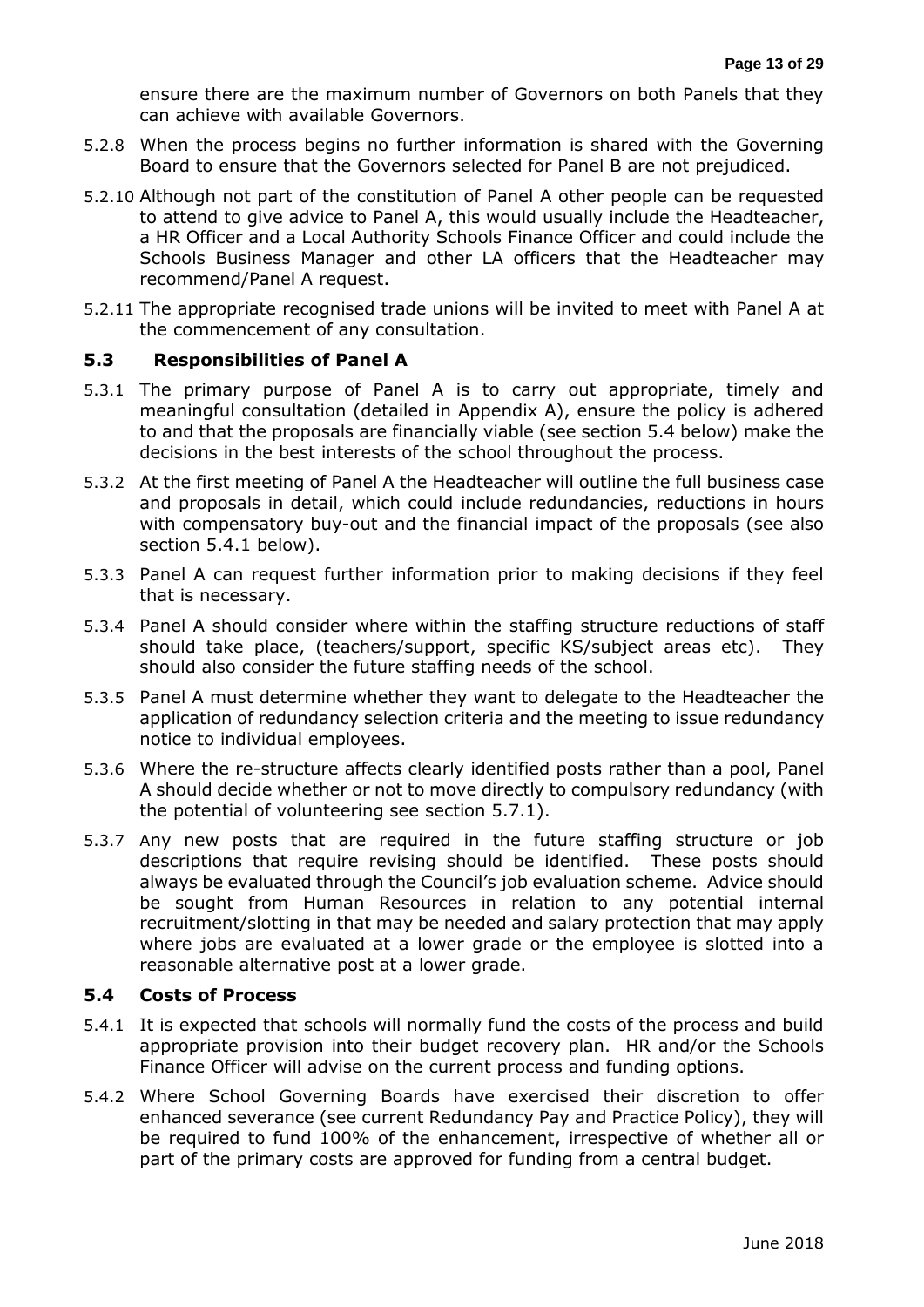- 5.4.3 Where there are insufficient volunteers following a voluntary redundancy process, employees in specific posts identified as redundant, will be given notice and receive statutory redundancy pay (based on actual weekly pay).
- 5.4.4 In either a voluntary or compulsory redundancy process eligible employees will also receive early release of earned (basic) pension benefits in accordance with the Local Government Pension Scheme regulations or Teachers' Pension Scheme regulations, as appropriate.
- 5.4.5 When considering the options of how to proceed it is advised that the school take advice from their Authority appointed Schools Finance Officer on the affordability of their proposals, taking into consideration the impact of redundancy costs.

#### **5.5 Consultation/Notification**

When Panel A have considered the options and decided on the proposals they wish to consult on, they should undertake the appropriate type of consultation for their circumstances. Advice and required actions are contained in Appendix A – Advice note on Consultation and Notification for Schools.

#### **5.6 Procedure - Voluntary**

When the appropriate notifications and consultation has been undertaken (see 5.5) then the following process can take place:

- 5.6.1 After writing to employees to inform them about the situation, employees have the opportunity to request figures for voluntary redundancy or compensatory buy-out for reduction in hours as determined by Panel A (see section 5.3.2). Eligible employees will also receive an estimate for early release of earned (basic) pension benefits in accordance with the Local Government Pension Scheme regulations or Teachers Pension Scheme regulations, as appropriate.
- 5.6.2 Employees should be notified that where an employee volunteers for redundancy and is in receipt of an enhanced severance redundancy package (see section 3.2.3) then there are restrictions on the employee's ability to be re-employed by Stockport Council (refer to current Council Restructuring and Organisational Change Policy regarding Redundancy Pay and Early Retirement). Where an employee is currently multi-post and volunteers for redundancy with an enhanced severance package, they can remain in their other existing posts, but restrictions will apply to them starting additional posts.
- 5.6.3 A request for an estimate does not commit either the individual or the school to agreeing to this course of action.
- 5.6.4 Volunteers for redundancy do not render themselves more liable than other employees for selection under the compulsory procedures.
- 5.6.5 On receipt of an estimate employees are given a deadline by which to make a firm application to be considered for voluntary redundancy.
- 5.6.6 Information relating to individual requests is only shared with panel A of the Governing Board after an employee has confirmed their firm interest.
- 5.6.7 Panel A considers the employees who have requested consideration for Voluntary redundancy and determines who to release. Where there are too many applicants the selection criteria agreed during consultation (see 6.3 in Appendix A) with the appropriate unions should be applied (i.e. based on curriculum/timetabling need or the redundancy selection criteria).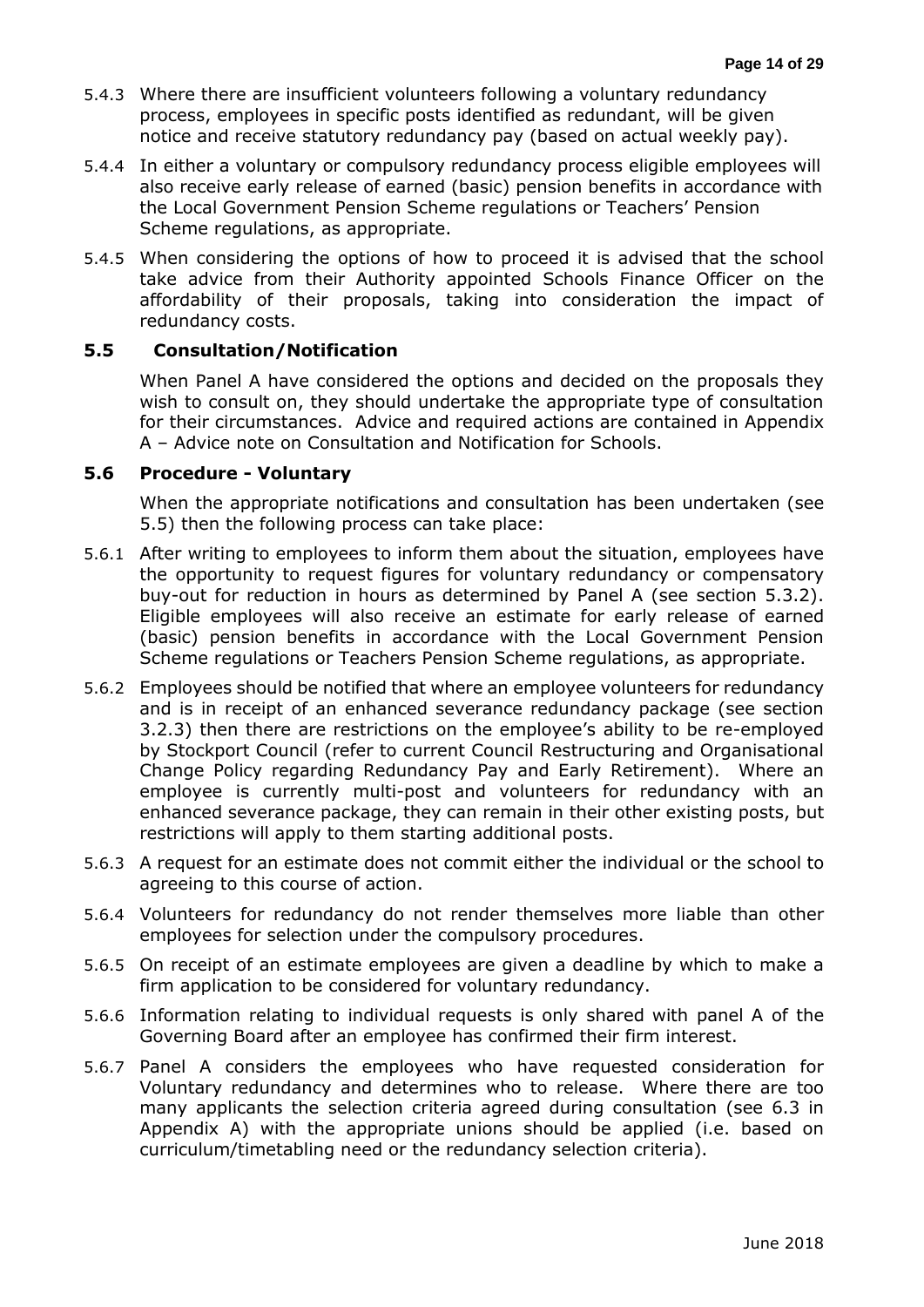- 5.6.8 The individuals receive confirmation about whether their request has been agreed at a notice of redundancy meeting. Employees have the right to be accompanied by a Trade Union representative or work colleague at this meeting where notice is issued in line with the individuals notice requirements.
- 5.6.9 The employee has the right to appeal against redundancy notice. This should be submitted in writing within 10 working days, setting out the grounds for appeal.

#### **5.7 Procedure – Compulsory**

- 5.7.1 Prior to a compulsory redundancy process employees in the area affected should already have been given the opportunity to volunteer for redundancy, on an individual basis (where there is an enhanced package) or as part of a pool of employees, as appropriate (see section 5.6 above).
- 5.7.2 If the necessary reductions cannot be effected via the voluntary process then Panel A should proceed to compulsory redundancy procedures.
- 5.7.3 Where there are more employees than redundancies required (the 'pool') the selection criteria should be applied (see section 6.4 of Appendix A).
- 5.7.4 All employees in the 'pool' should be assessed against the criteria and this information should be shared with the employee during the individual consultation meeting (see section 5.5 in Appendix A). Panel A should have decided who will carry out the assessment against the criteria and the individual consultation meeting previously (see section 5.3.5)
- 5.7.5 When all the individual consultation meetings have taken place the redundancy list can be finalised. The employees are informed they have been selected for redundancy during a redundancy notice meeting. It is good practice to also meet with the employee's who have not been selected, however this may not always be possible.
- 5.7.6 At the notice of redundancy meeting, employees have the right to be accompanied by a Trade Union representative or work colleague, where notice is issued in line with the individuals notice requirements.
- 5.7.7 Employees selected for redundancy should receive confirmation in writing notifying them of their right of appeal. An appeal should be submitted in writing to the Chair of Panel B, within 10 working days of receipt of the letter, setting out the grounds for appeal.
- 5.7.8 The right of appeal against selection is considered by Panel B. The affected employee should explain their grounds for appeal in their initial written submission to Panel B.
- 5.7.9 Panel B will consider the appeal at a meeting convened for this purpose. The employee has the right to be accompanied at the meeting. The outcome of the appeal will be confirmed in writing.
- 5.7.10 The Governing Board and Local Authority will continue to explore measures to avoid compulsory redundancy during the notice period, including any redeployment opportunities. Employees will also be given reasonable time off to attend interviews etc.
- 5.7.11 Employees leaving on the grounds of compulsory redundancy, and who have received redundancy pay, will be able to return to work for the Authority,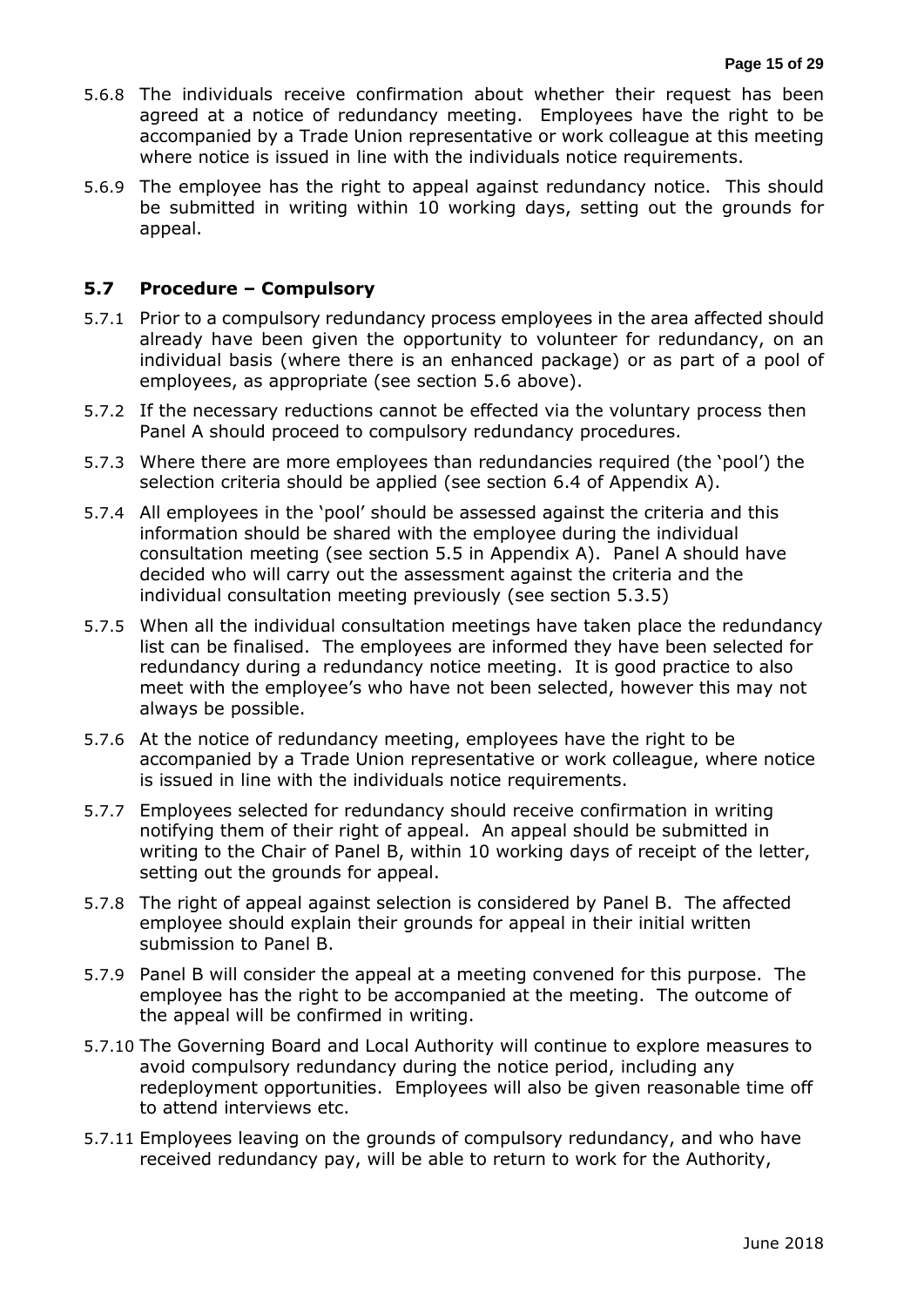following a minimum of a 6 week break in service or sooner if redundancy pay is returned.

#### **© Copyright Stockport Metropolitan Borough Council June 2018**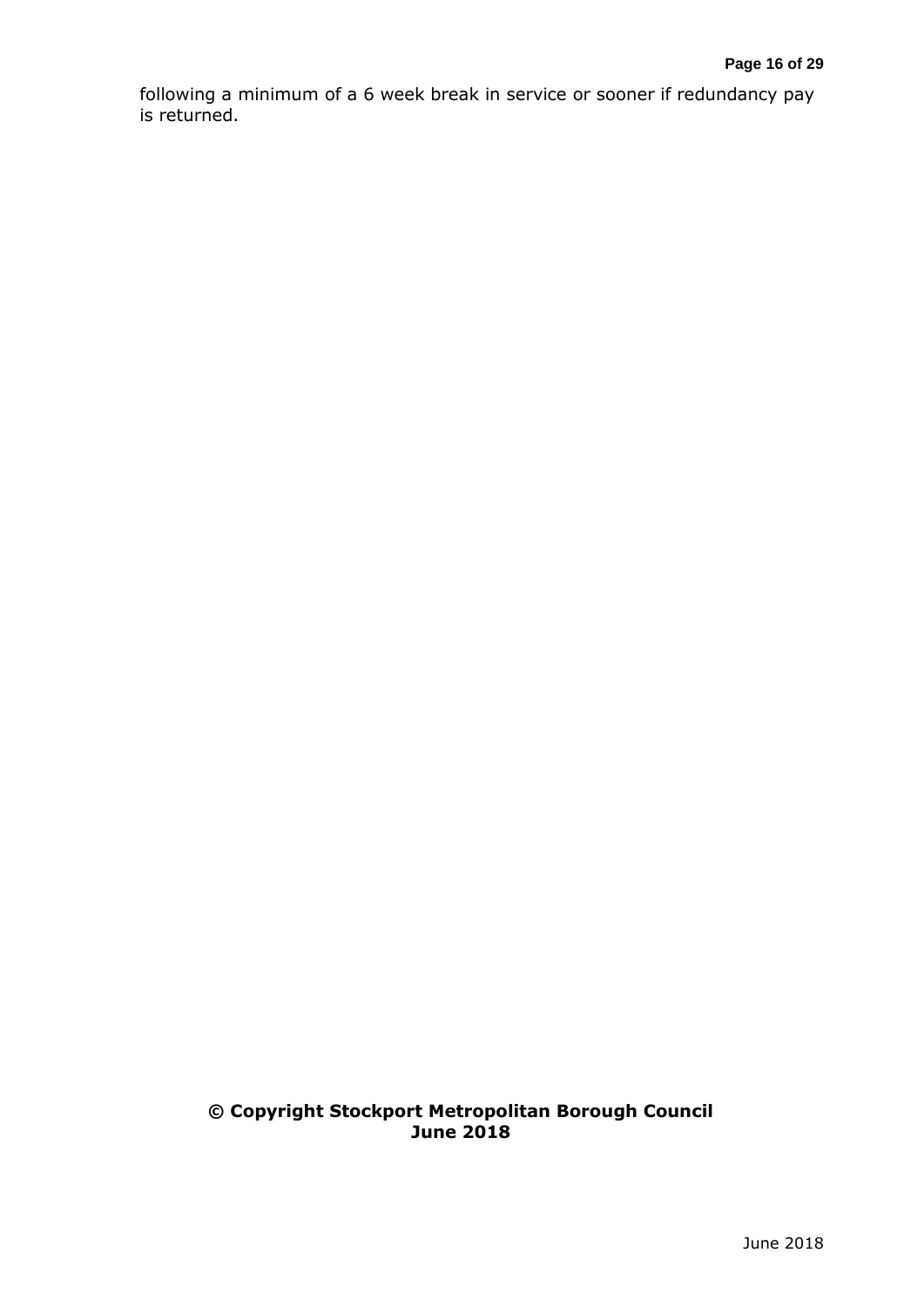### **Appendix A**

### **Advice note on Consultation and Notification for Schools**

Please note this should be read in conjunction with the 'Policy and Guidance to School Structures and /or Managing Employee Reductions in Schools' document.

#### **1.0 Background**

- 1.1 The School has a statutory obligation to consult with employees and the Trade Unions when a redundancy situation is contemplated. The Governing Board should consult whenever they are considering changes to their structure.
- 1.2 Consultation should always be proportionate to the scale of the proposed changes to the staffing structure, with regard to who is involved in the consultation and the length of time the consultation takes. Governing Boards should be aware that there is a statutory obligation to consult when changes are proposed to a structure involving teaching posts (see section 7.0).
- 1.3 The purpose of redundancy consultation is to seek to reach agreement about:
	- ways of avoiding the dismissals
	- alternatives to redundancy
	- ways of reducing the number of employees to be dismissed and to mitigate the consequences of any dismissals.
	- Proposed methods of selection (see section 6.0)

AND/OR to give employees the opportunity to consider the proposed changes to the staffing structure and to engage in the consultation process prior to the decision being made.

#### **2.0 Redundancy Consultation**

- 2.1 The School must begin the process of **formal** consultation in good time and complete the process before any redundancy notices are issued. The minimum statutory consultation periods that must be observed prior to the issuing of any redundancy notices are:
	- 45 days if 100 or more employees at one establishment are to be made redundant over a period of 90 days or less.
	- 30 days if the proposal is for between 20 and 99 employees at one establishment to be made redundant over a period of 90 days or less.
	- No specific timeframe for less than 20 employees, but the period must be reasonable.
- 2.2 Consultation must be meaningful ie. with a view to seeking agreement. Final decisions on redundancies must not take place until after the consultation period has ended to enable all responses to the consultation to be considered.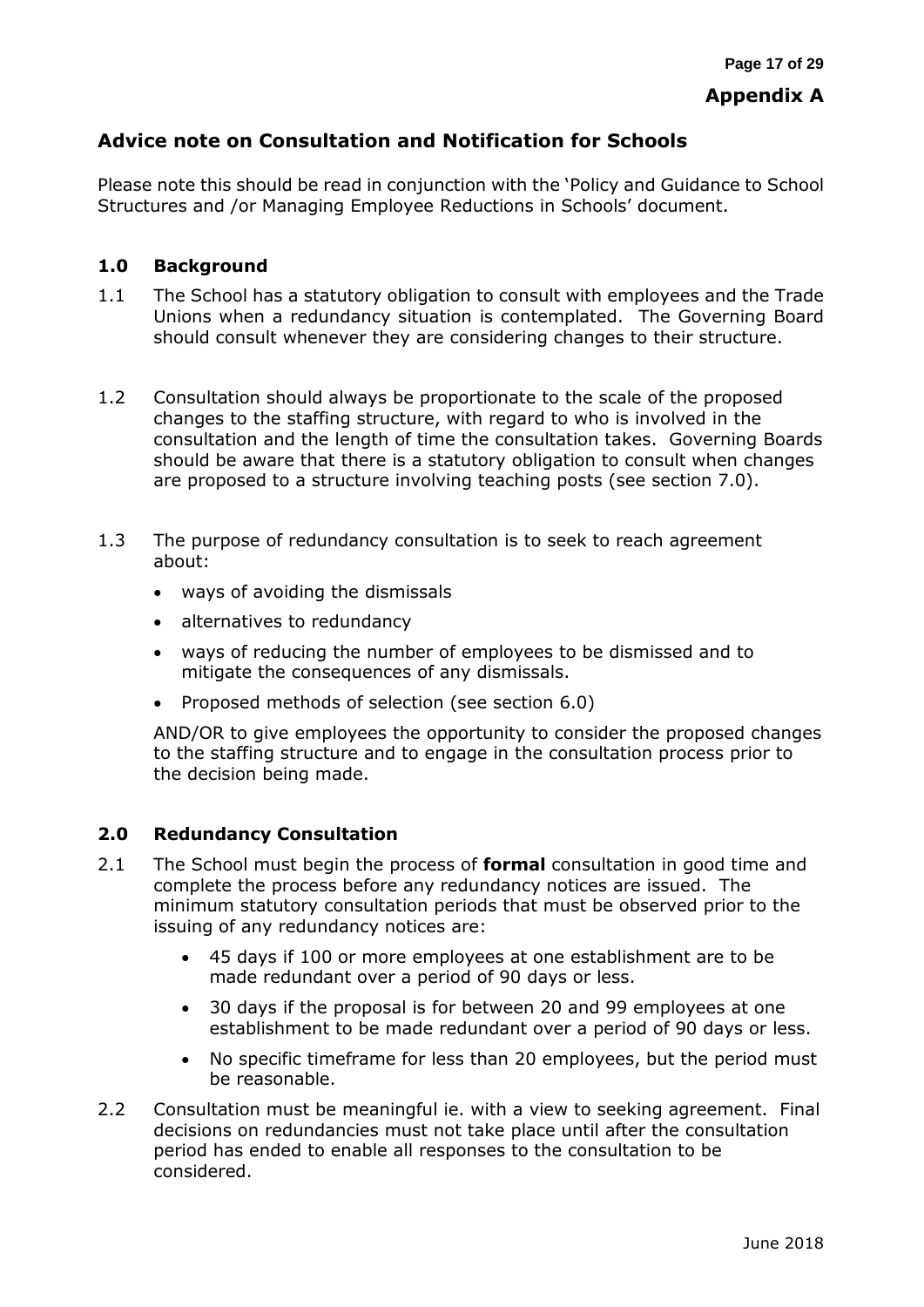#### 2.3 **Formal**

The employer will meet its legal obligation to consult over dismissal and reengagement on new terms and conditions, even if there is no intention to reduce staff numbers;

ln schools which employ teachers in accordance with the Burgundy Book, the Employer will consult collectively on 'any redundancy' and will follow the consultation procedure in Appendix 1 of the Burgundy Book;

Consultation on a process which may involve redundancies starts when Panel A meet with the appropriate recognised Trade Unions for the first time to discuss the proposals, at a documented discussion meeting. The invitation to the meeting should be sent in writing or by email to the Trade Unions in advance of the first meeting as outlined below (see 3.3).

2.4 There are two types of consultation, collective and individual. Most situations within a school require both collective and individual consultation, although there may be occasions where only individual consultation is required. HR advice must be sought prior to the commencement of any redundancy consultation, subject to the School's SLA.

#### **3.0 Notifications**

3.1 Where it is anticipated that 20 or more employees are likely to be made redundant, the appropriate Government department should be notified via the Advance Notification of Redundancies form, in line with the following timescales:

Between **20 to 99** redundancies at one establishment, **at least 30 days** notification prior to the first dismissal.

**100 or more** redundancies at one establishment, **at least 45 days** notification prior to the first dismissal.

(N.B. Any statutory notifications that are required will be completed by HR, subject to the SLA.)

- 3.2 Prior to consultation with the Unions it is good practice for the Chair of Panel A to notify the Corporate Director of CYPD broadly outlining the scale of the redundancies.
- 3.3 When inviting the Trade Unions representatives to take part in the consultation the Panel A Governors should disclose, as a minimum, the following information in writing to comply with section 188 of Trade Union and Labour Relations (Consolidation) Act 1992.

The information to be provided is set out by statute and includes:

1. reasons for the proposals including current and forecasted school budgets, current and proposed staffing structures, confirmation of staffing costs, and other relevant financial information as requested;

2. numbers and descriptions of employees whom it is proposed to dismiss as redundant

3. total number of employees of any such description employed by the employer at the establishment in question;

4. proposed methods of selecting the employees to be dismissed; carrying out the dismissals (with due regard to any agreed procedure); and the method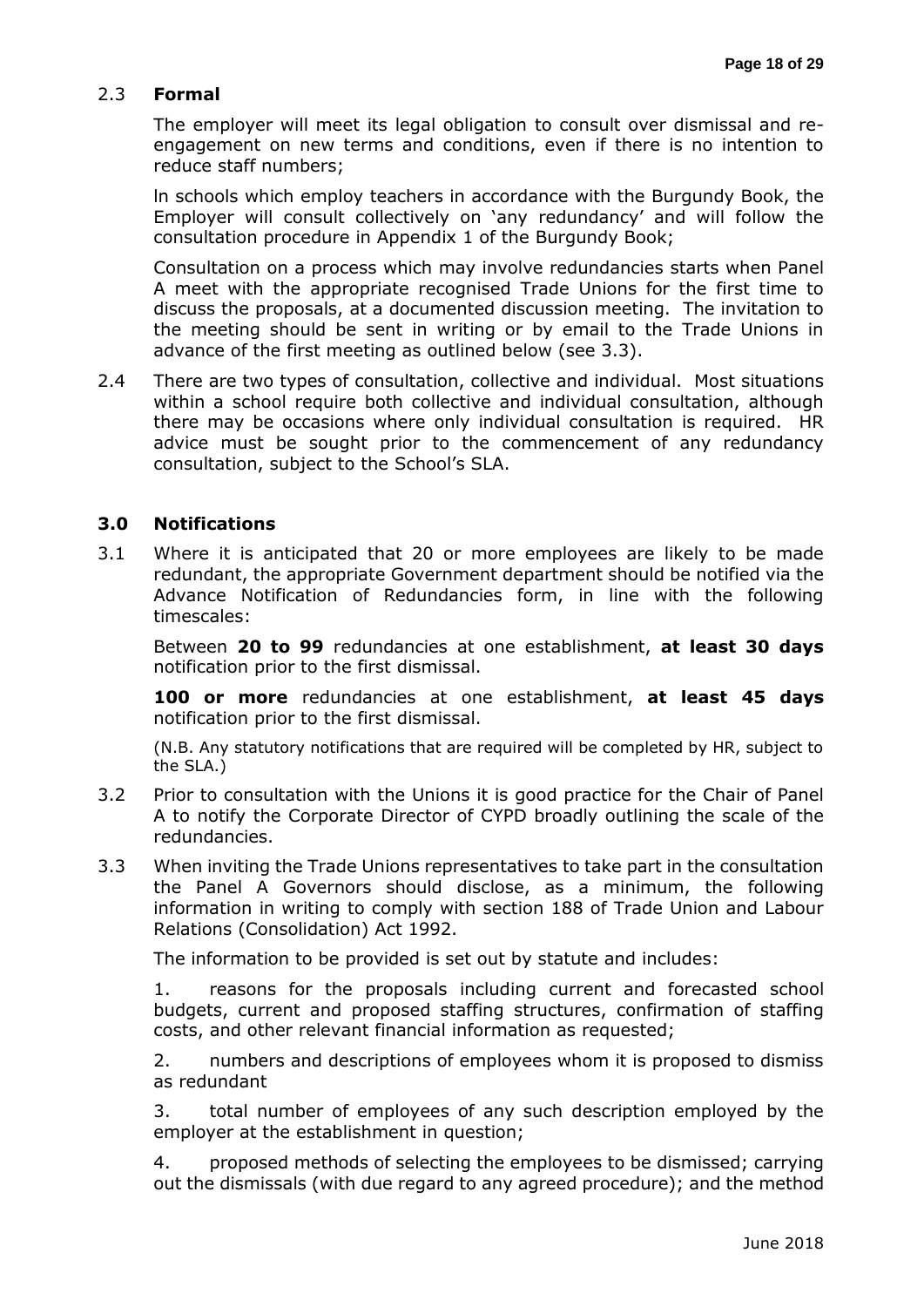for calculating the amount of any redundancy pay and the period of time over which the dismissals will take place (draft letter attached at Appendix B).

5. Subject to the appropriate regulations, the employer will make use of enhanced severance pay to avoid or reduce the number of compulsory redundancies and that 104 weeks' pay is the maximum enhanced severance payment payable;

6. Subject to the appropriate regulations, the employer will make use of voluntary early retirement to avoid or reduce the number of compulsory redundancies, but that the use of this precludes the awarding of the maximum enhanced severance payment for teachers.

3.4 A copy of the report containing the proposals for discussion at the meeting should also be shared with the unions prior to the meeting.

#### **4.0 Notice Periods**

Notice periods for teachers being made redundant are those which are set out in the Burgundy Book;

In addition, all teachers with more than 12 years' service will be entitled to 12 weeks' notice.

#### **5.0 Collective Consultation**

- 5.1 Having invited (as above) the Trade Unions to meet with Panel A to discuss the proposals it is recommended that the following headings are included on the agenda:
	- documentation (outline/agree which documents have been circulated)
	- reasons for the proposals
	- mitigating against redundancies (actions already taken or proposed to avoid redundancies)
	- proposed method of redundancy selection (see section 6.0)
	- communication with the workforce on the proposals
	- timetable for the consultation process (seek to reach agreement)
- 5.2 At the conclusion of the consultation period, consideration must be given to any employee or union response to the proposals and if alternative suggestions are declined/accepted then a written record within the minutes must be kept. In addition all comments received during the consultation period should receive a written response. Consideration should be given to whether it is more appropriate to send a general response to all the union representatives and employees that were originally consulted with.

#### **6.0 Individual Consultation**

- 6.1 Where voluntary redundancies are being sought individual consultation will not generally take place until after the voluntary redundancy process has been completed and the pool for compulsory redundancies has been firmly established.
- 6.2 In cases where there has been no collective consultation (usually because of the small numbers affected by the proposals), individual consultation will commence when the proposals have been determined by the Governors. In these cases the consultation should include: reasons for proposals; means of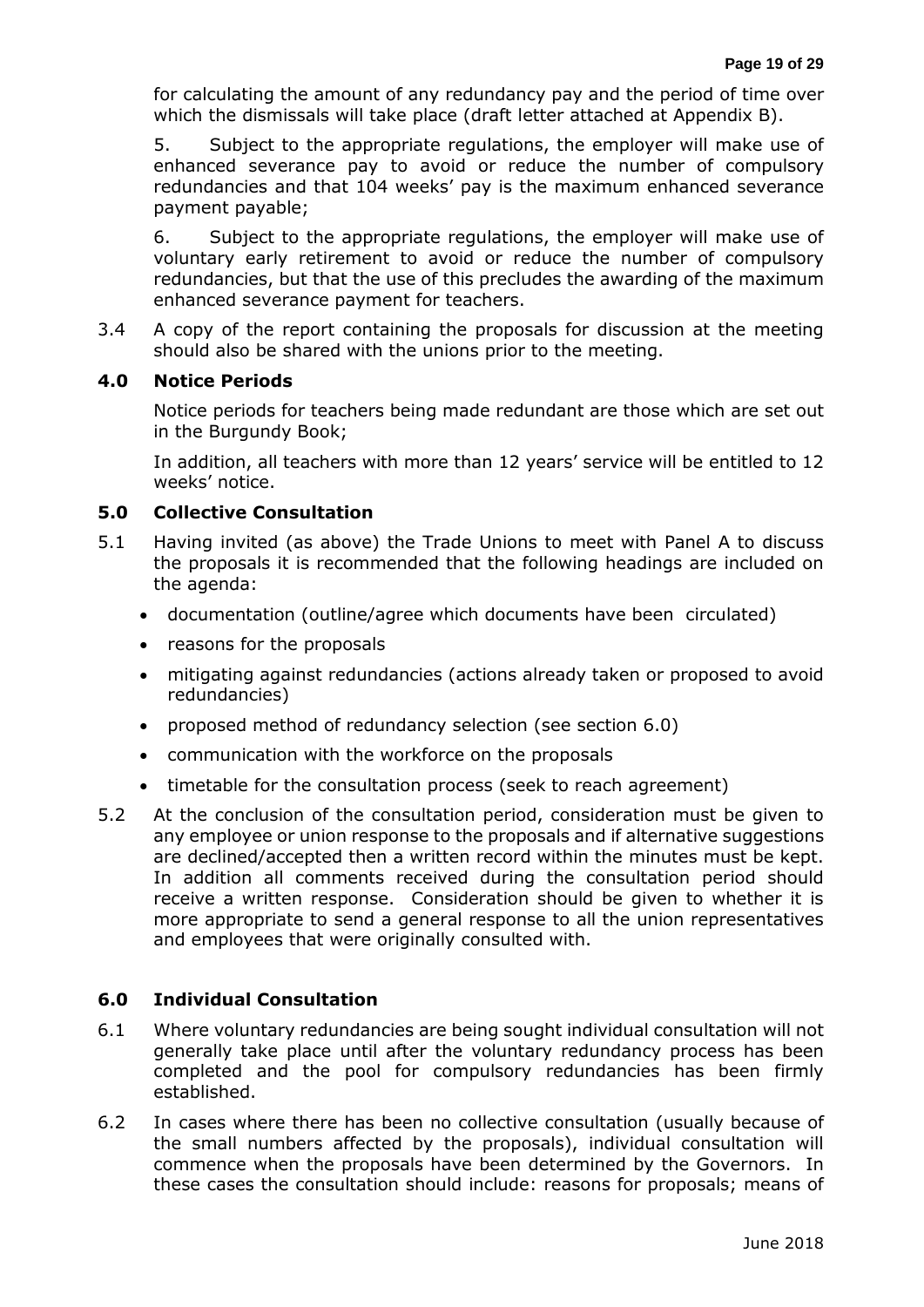avoiding redundancies; mitigating the consequences of the redundancies; proposed method of selection.

- 6.3 Except where an employee has volunteered for redundancy, potentially redundant employees (i.e. within the selection pool) have the right to be consulted individually about their redundancy before notice of dismissal is given.
- 6.4 All employees within the selection pool are assessed against the Redundancy Selection Criteria (see section 6). Panel A must determine who undertakes this (see section 3.3.3 or 5.3.5 of MER Policy & Guidance Document).
- 6.5 Employees have the right to be represented at the Individual Consultation Meeting and the meeting should
	- a. explain to the employee why their particular role is affected by redundancy,
	- b. share with the employee the selection criteria and explain the marks given
	- c. discuss the possibility of alternative work
	- d. Give the employee or union rep a few days to express views about (a) above and (b). Comments should be considered properly and genuinely.
	- e. Explain how redundancy payments are calculated and what the individual's financial package will be.
- 6.6 When the individual consultation process has concluded and no alternative solution can be found, the redundancy list can then be finalised.A redundancy notice meeting should be held to inform individuals that they have been selected for redundancy. Employees will have the right to be accompanied to this dismissal meeting by a representative and have the right to appeal (see sections 3.7.6 to 3.7.7 or 5.7.6 to 5.7.7 of the MER Policy & Guidance Document).

#### **7.0 Methods of selection**

- 7.1 Voluntary redundancy should be offered as a way to resolve the staffing restructure or deficit budget. Where the re-structure clearly affects identified posts it may be necessary to move directly to compulsory redundancy, however the individual should always have the opportunity to volunteer in the first instance.
- 7.2 Panel A may choose to offer a compensatory buy-out where employees voluntarily reduce their hours. This is most appropriate where the reduction required is minimal.
- 7.3 If there are too many volunteers in a voluntary redundancy process, then selection criteria should be applied. The method of selecting employees in these circumstances should be agreed with the unions as part of the consultation process.
- 7.4 In a compulsory redundancy process a selection pool is identified, the employees in that pool should be assessed against selection criteria. The method of selecting employees in these circumstances should be agreed with the unions as part of the consultation process. These criteria must be objective and will not unlawfully discriminate.

#### **8.0 Consultation on proposed staffing structure**

8.1 Consultation should take place on proposed changes to a school staffing structure regardless of whether it results in redundancies or not. The scope of the consultation will depend on the scale of the proposed changes.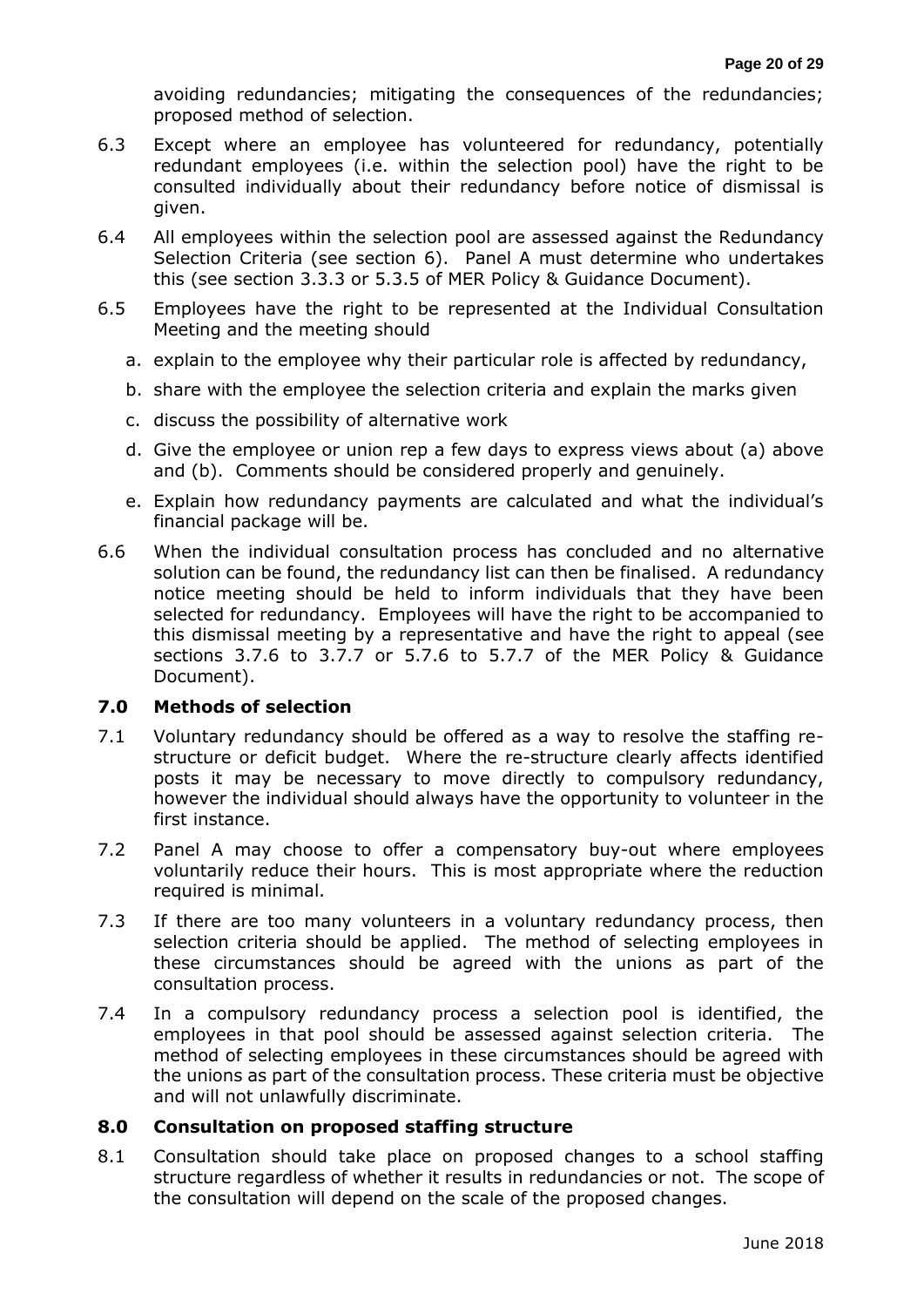- 8.2 Where the proposed change is very minor and employees are in agreement with the change, it will be sufficient to consult with school representatives; proposals for larger scale proposals and/or where proposals involve redundancies, consultation should take place with branch union representatives.
- 8.3 In some circumstances it is advisable to consider briefing staff directly affected prior to any wider staff meeting, particularly where reductions in staff are focused on particular group(s) of staff.
- 8.4 Employees who are directly affected by the proposals should receive the proposals in writing and have the opportunity to submit comments to the Governors. Where the wider school staff are also informed of the proposals they should also be given the opportunity to submit comments to the Governors.
- 8.5 Particular consideration should be given to employees who are absent ie. due to sickness or maternity leave etc. and alternative arrangements should be put in place to ensure they are informed and consulted on the proposals at the earliest opportunity and before finding out about the changes via other employees, wherever possible.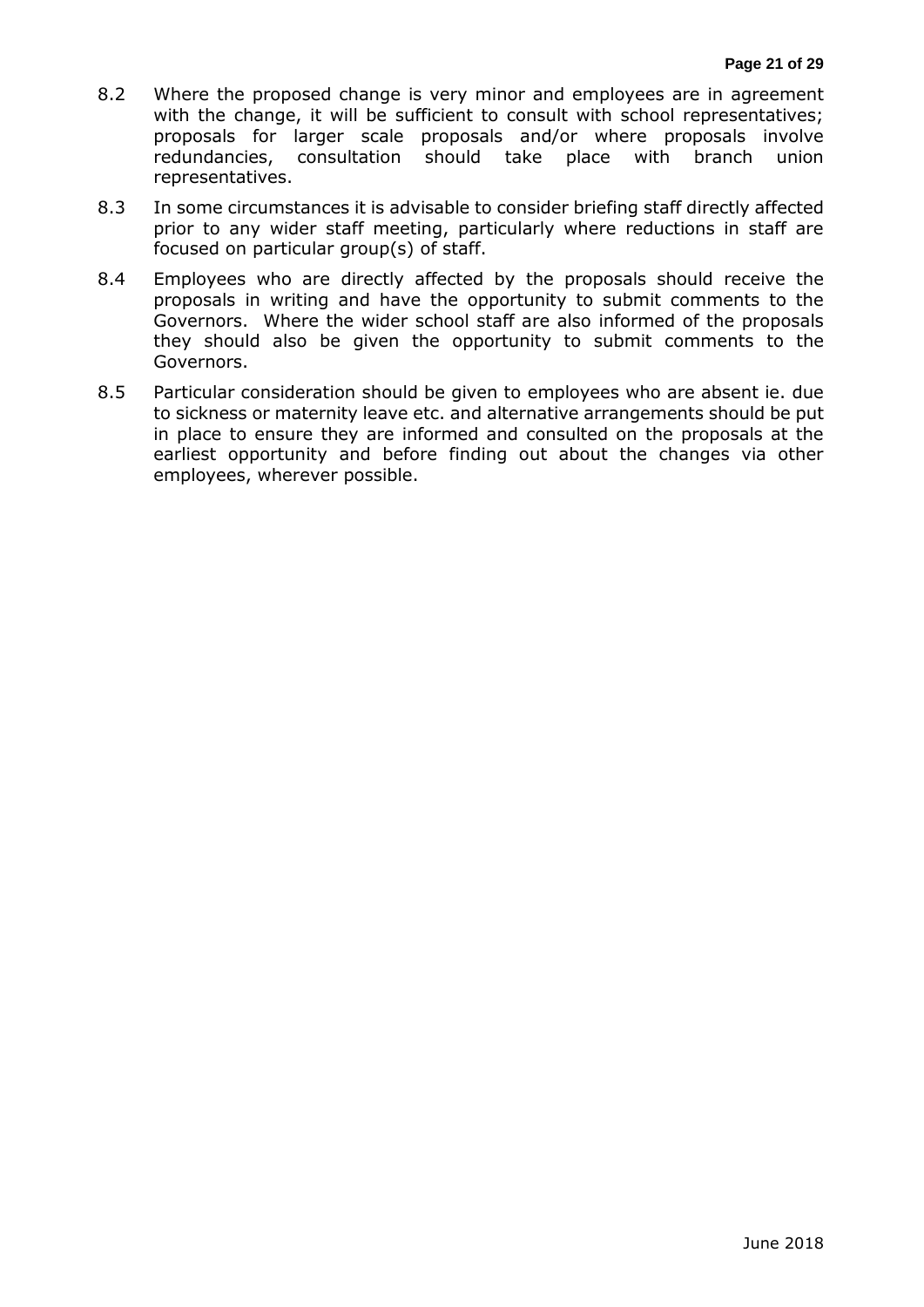### **© Copyright Stockport Metropolitan Borough Council June 2018**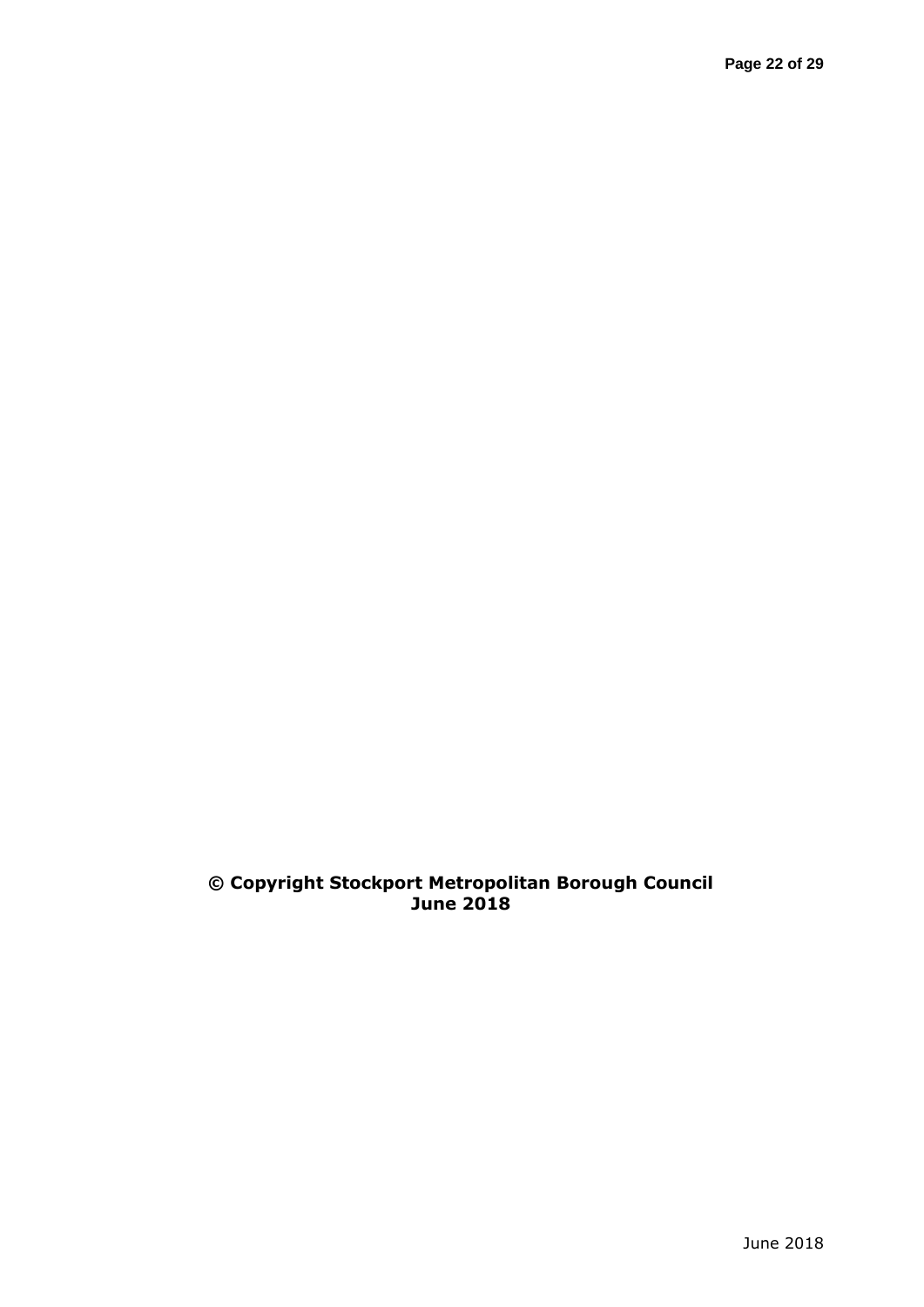#### **DRAFT LETTER TO UNIONS (SEE 3.3)** *The information in this letter is to provide an example only.*

ADDRESS ADDRESS ADDRESS ADDRESS POST CODE

DATE

Dear

#### **Re: --------- School, Managing Employee Reductions Process**

I am writing to confirm the details of the meeting arranged for DATE, at TIME, in LOCATION.

The primary purpose of the meeting is to discuss the proposals contained in the attached report. This meeting constitutes the start of the formal consultation process.

I have summarised the reason for the proposals and the main groups of staff who may be affected by redundancy. Further details on all the proposals are contained in the business case attached.

Yours sincerely

**NAME CHAIR OF PANEL A -------SCHOOL**

encl.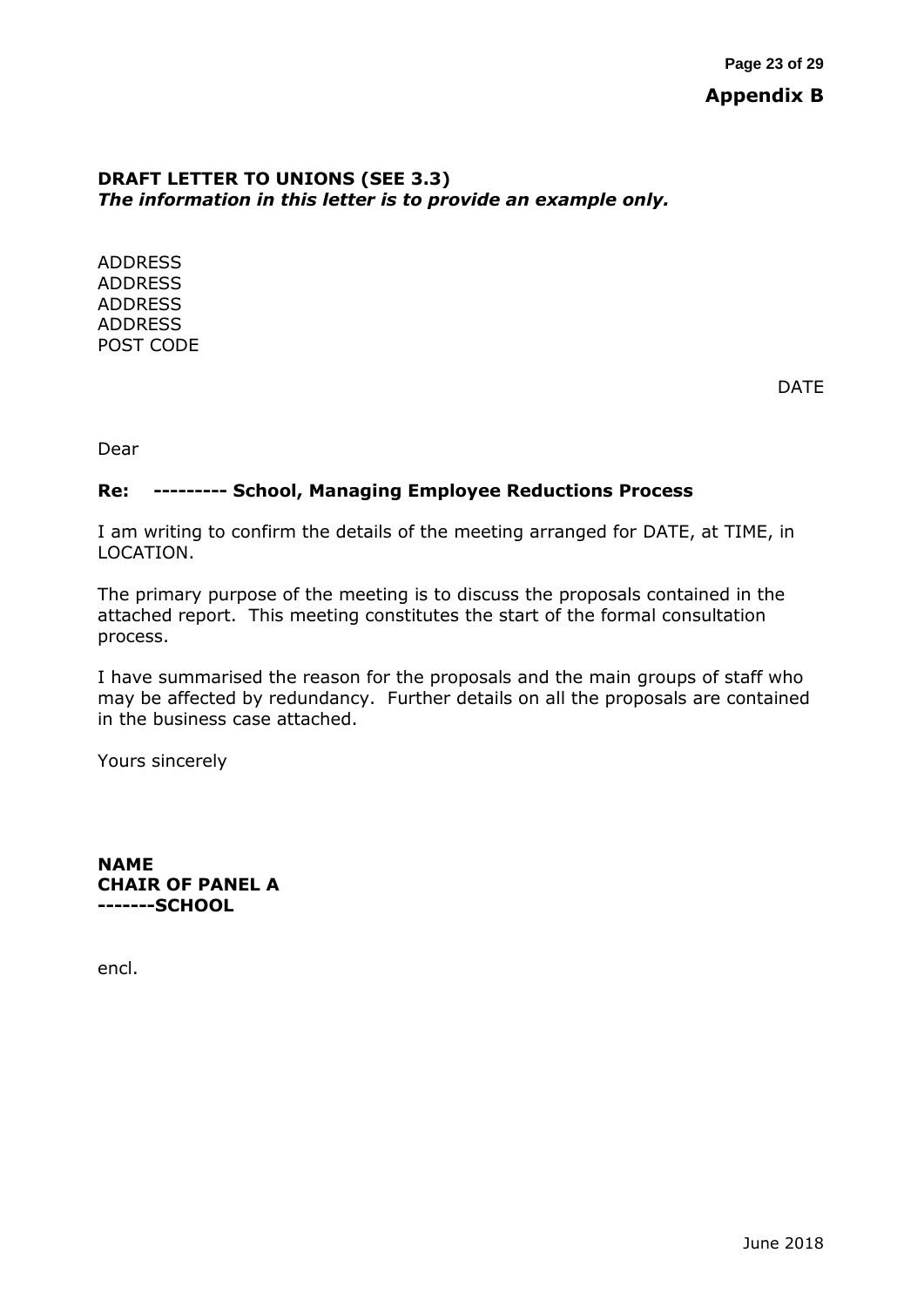## **Managing Employee Reductions in Schools - Business Case Template**

This document sets out the style of the template which has been designed to assist Headteachers in structuring proposals for the Management of Employee Reductions. The completed document will then form the basis for the required consultation process with trade unions and individual employees. Please contact Human Resources to discuss your proposal**.** 

#### **The guidance notes in each section (including this explanatory paragraph) should be deleted from your completed document.**

| School:                                  |  |
|------------------------------------------|--|
| <b>Effective Date of Proposal:</b>       |  |
| <b>Signed off by Chair of Governors:</b> |  |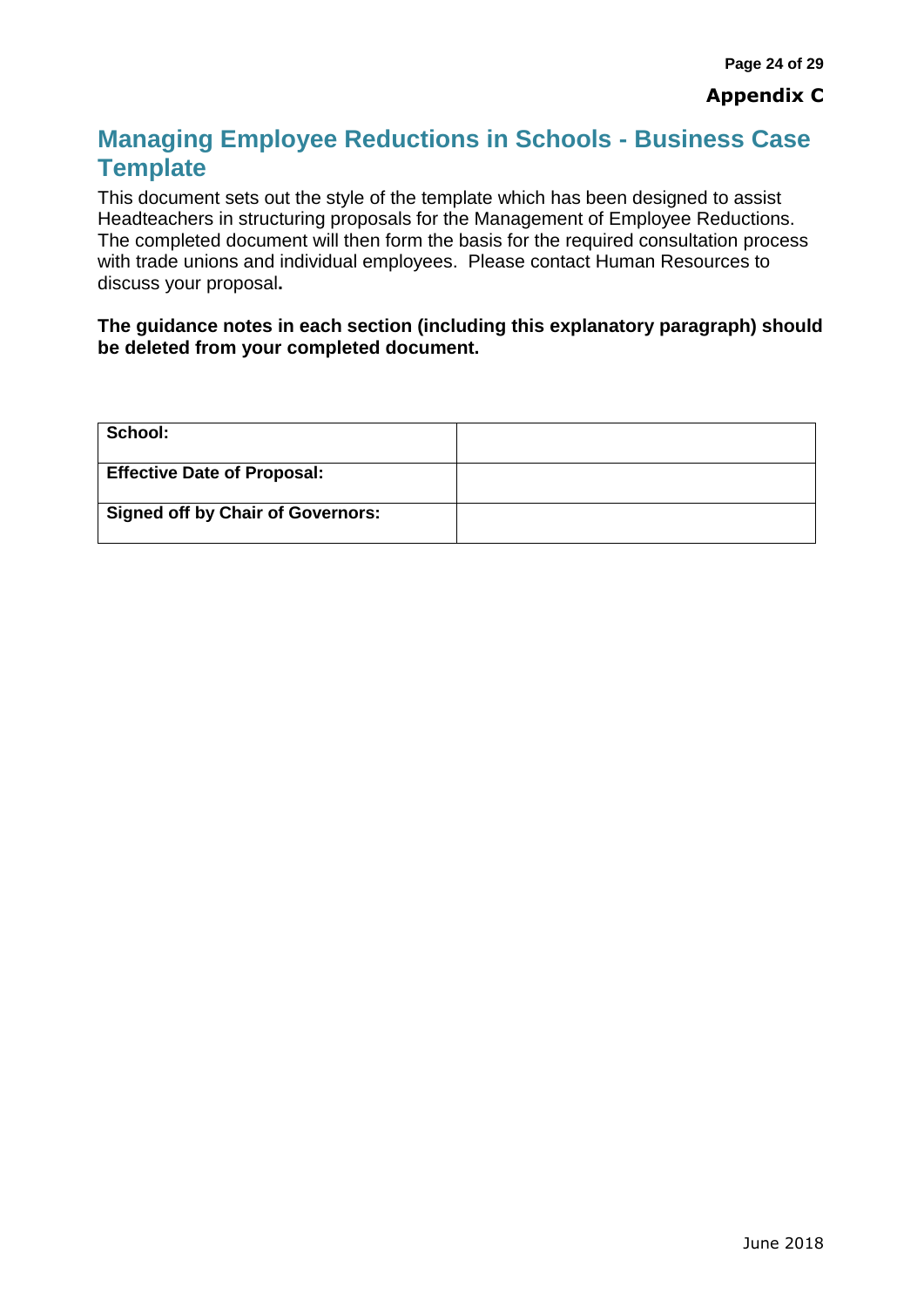### **1. Introduction/Background**

Include in this paragraph a summary of the School, its current position (student numbers, league table, exam results, etc) clearly identifying any difficulties/concerns and the school's primary focus.

The following information in relation to the current staffing and finances arrangements will also usually need to be included:

- i. Total number of employees (actual headcount and FTE) affected directly and indirectly (if appropriate
- ii. Number of posts that are fixed term / temporary
- iii. Grade of posts
- iv. Cost of posts individual and total (including on-costs)
- v. Current financial position of the school (excluding proposals)
- vi. Target reductions required (if any)

### **2. Details of Proposal/reasons for restructure or reductions in staffing**

What is the aim of the proposal? Is the driver financial or are redundancies proposed so that the new team / service will be fit for purpose and accurately reflect and deliver the school's priorities? Clear arguments/evidence of why you are proposing to disestablish posts is needed (i.e.: what you are proposing to stop doing or do less of and why?).

Information provided will include:

- current and forecasted school budgets;
- current and proposed staffing structures, with confirmation of staffing costs;
- other relevant financial information
- proposed timescales

If the proposals include creating new posts: what are the new duties / responsibilities of the new post/s? How do you propose to fill the new posts?

### **3. Number of posts / post holders to be placed at risk**

How many posts and people would be made redundant if proposals proceed? This should include: numbers of employees and posts, job titles, grades, FTE, redundancy pay costs.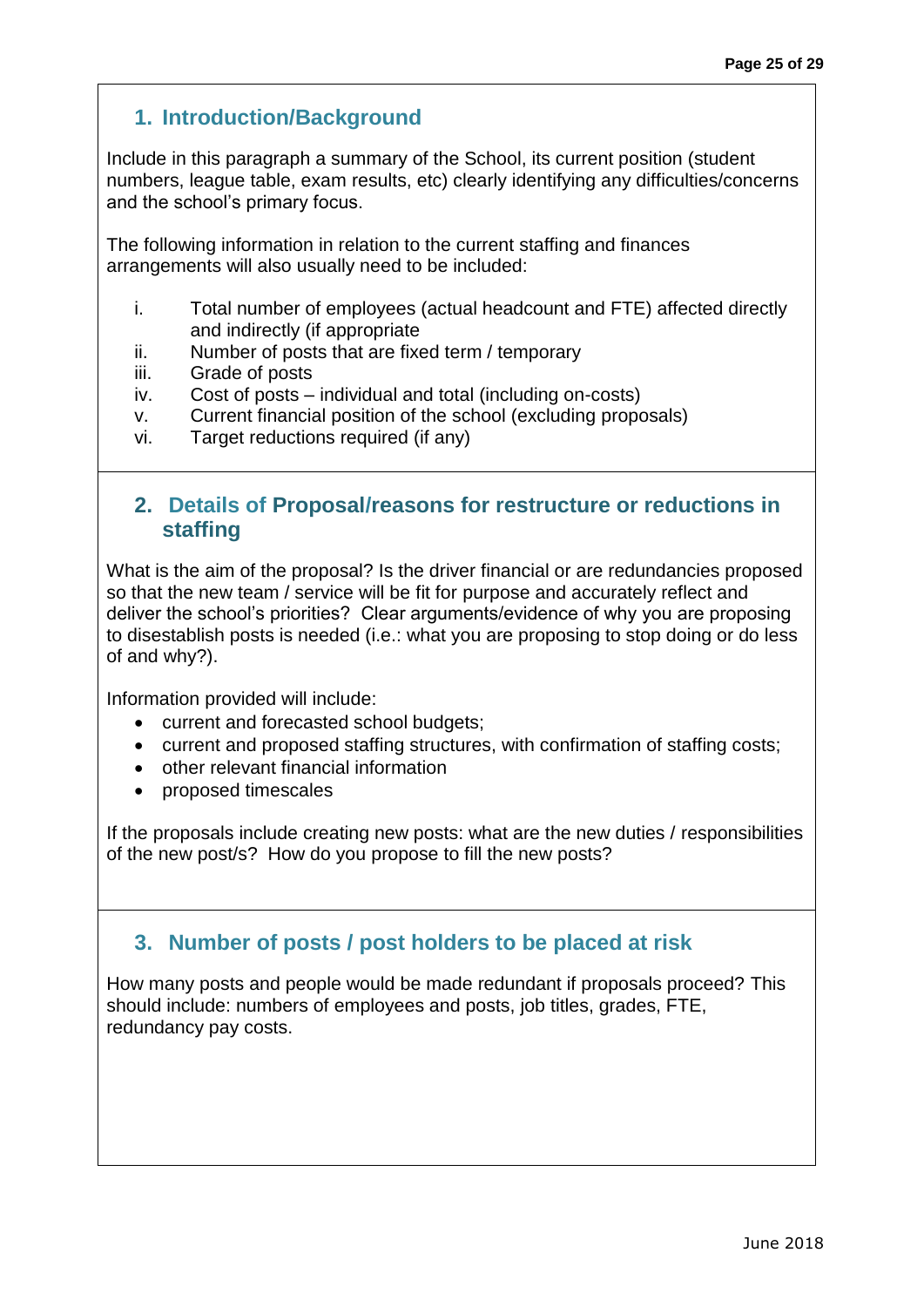### **4. Curriculum Implications**

Identify/explain any implications the proposals may have on the school curriculum

### **5. Benefits and cost savings of proposed reductions. Also if new posts are involved include the costs of the new structure (implementation and ongoing).**

Detail the benefits the proposals will bring to the school. The costs should include: cost of protected salary (if applicable); physical or infrastructure costs. Salary costs should include on-costs

### **6. Geographical location of proposed redundancies**

If the school has more than one site identify the location affected

### **7. Selection methods**

Detail proposed methods for:

- i. Selecting employees to be dismissed including any agreed procedures and proposed timescales for the dismissals e.g. voluntary redundancy process followed if necessary by application of redundancy selection criteria.
- ii. Ring fencing / slotting in / selection criteria for any new posts involved.
- iii. Whether voluntary redundancy will be offered to a wider 'bumping pool'

After measures to avoid redundancies have been exhausted, voluntary redundancies will usually be required before progressing to compulsory redundancies. HR will provide further advice on this aspect.

### **8. Terms and Conditions**

For post holders of jobs in the proposed new structure, will their current terms and conditions of service be affected (include for example any changes to job descriptions, working pattern, hours of work, allowances, car allowances, job grade)?

### **9. Current structure (attach diagram as appendix 1 to the business case).**

This needs to show the posts (job titles and number of staff in each post), reporting lines, grades and FTE figures.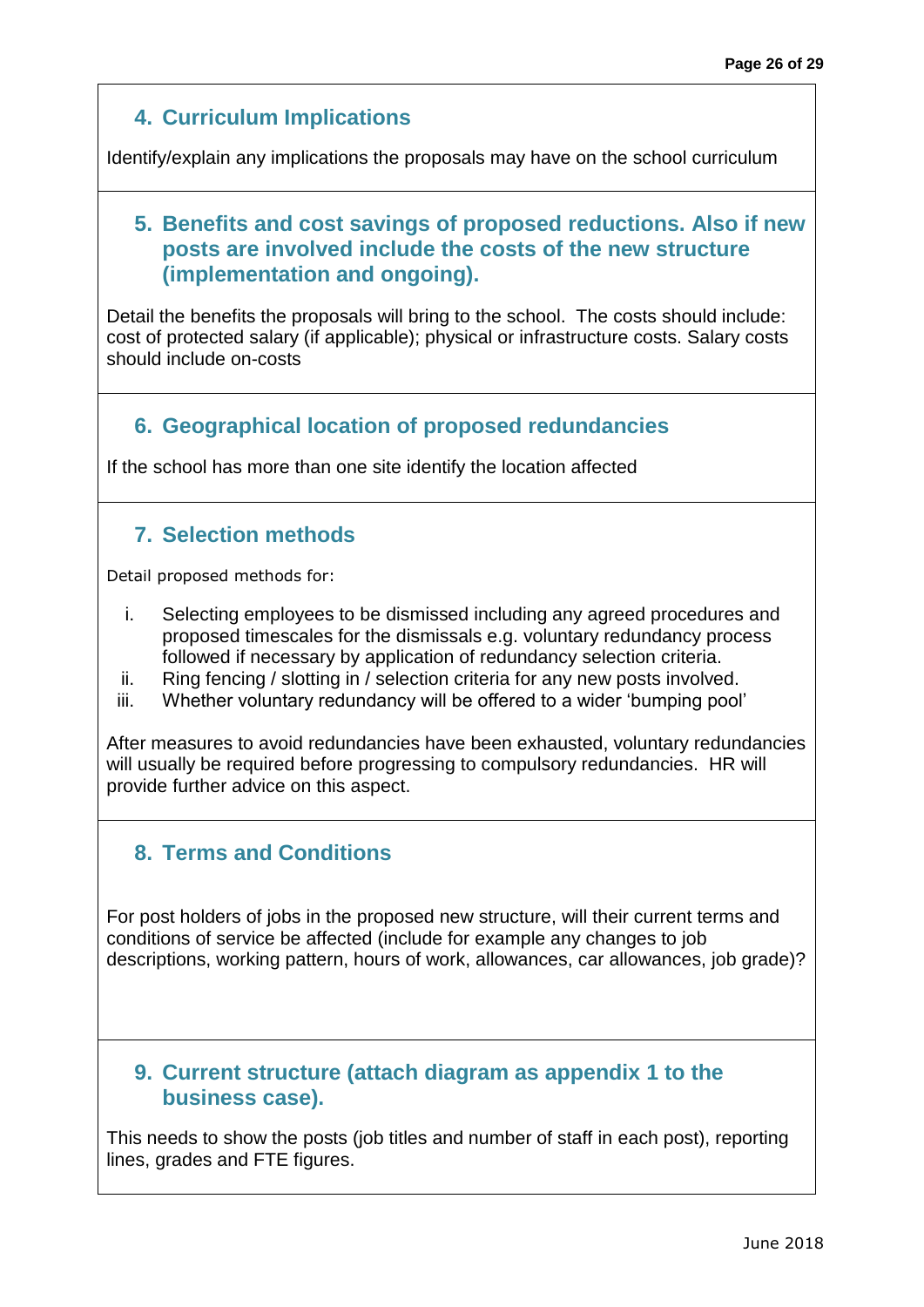### **10. Proposed structure – if relevant (attach diagram as appendix 2).**

This needs to show the proposed posts (job titles and number of staff in each post), reporting lines, grades and FTE figures.

**Note: Any new posts will need draft JD's / PS's which have been evaluated.** 

### **11. Council Panel**

Where an application for central funding of costs is proposed

### **12. Equality Impact Assessment**

In the event of any redundancies the employer will ensure that every aspect of the redundancy process is monitored and controlled to comply with its Public Sector Equality Duty (PSED) to:

1. eliminate discrimination, harassment, victimisation and any other conduct that is prohibited by or under the Act;

2. advance equality of opportunity between people who share a relevant protected characteristic and people who do not share it;

3. foster good relations between people who share a relevant protected characteristic and people who do not share it.

Protected characteristics as set out in Section 4 of the Equality Act 2010 and are: age;

disability; gender reassignment; marriage and civil partnership; pregnancy (including maternity leave); race;

religion or belief;

gender; sexual orientation.

### **13. Comments**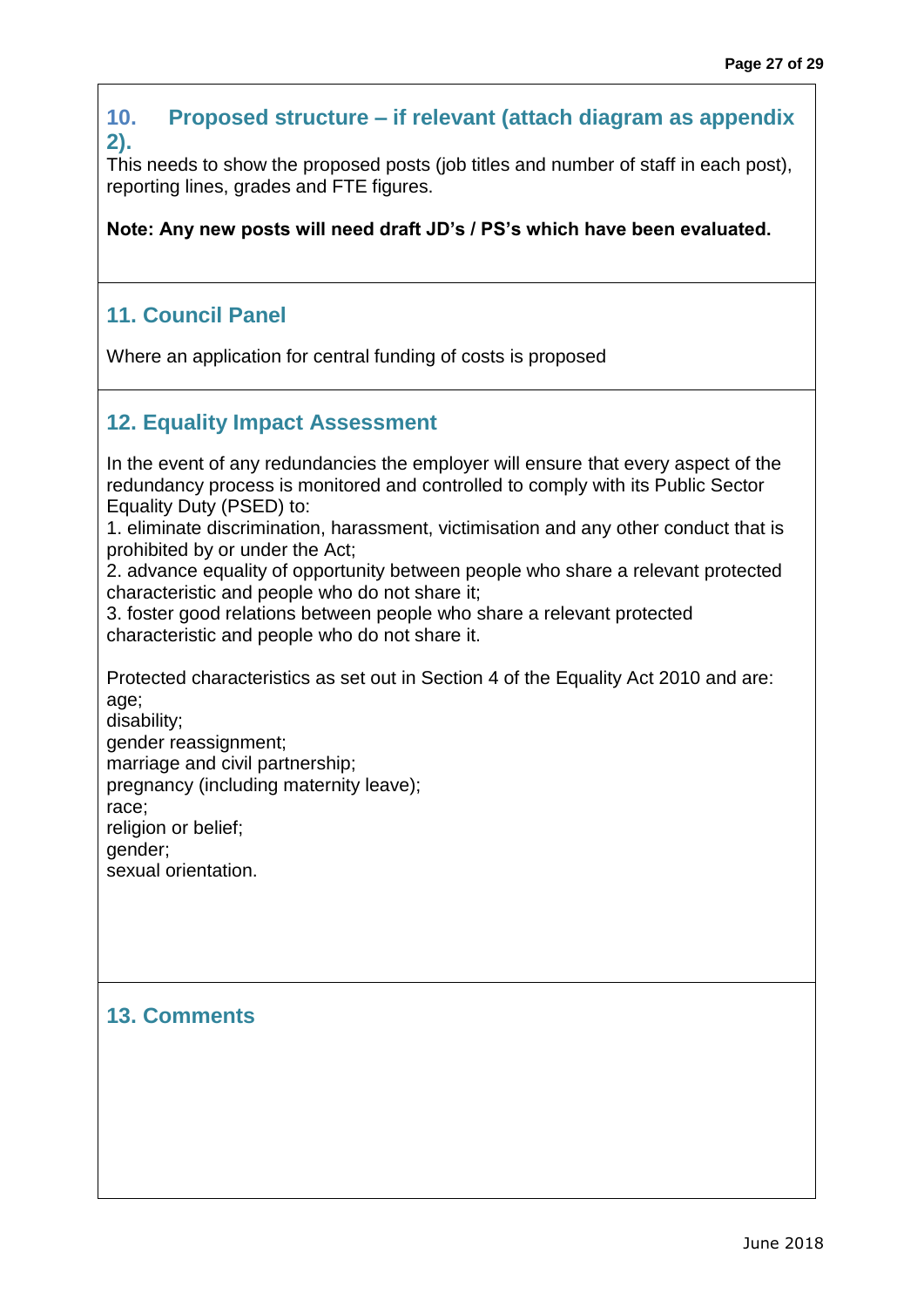# **14. Funding Approved**

| Compensatory<br>Buy-Out | Statutory<br>Redundancy<br>Pay | <b>Total One-Off</b><br>Funding | On-Going<br>Pension<br><b>Capital Costs</b> | Total |
|-------------------------|--------------------------------|---------------------------------|---------------------------------------------|-------|
|                         |                                |                                 |                                             |       |
|                         |                                |                                 |                                             |       |

Signed off by Chair of Panel A:

Date: